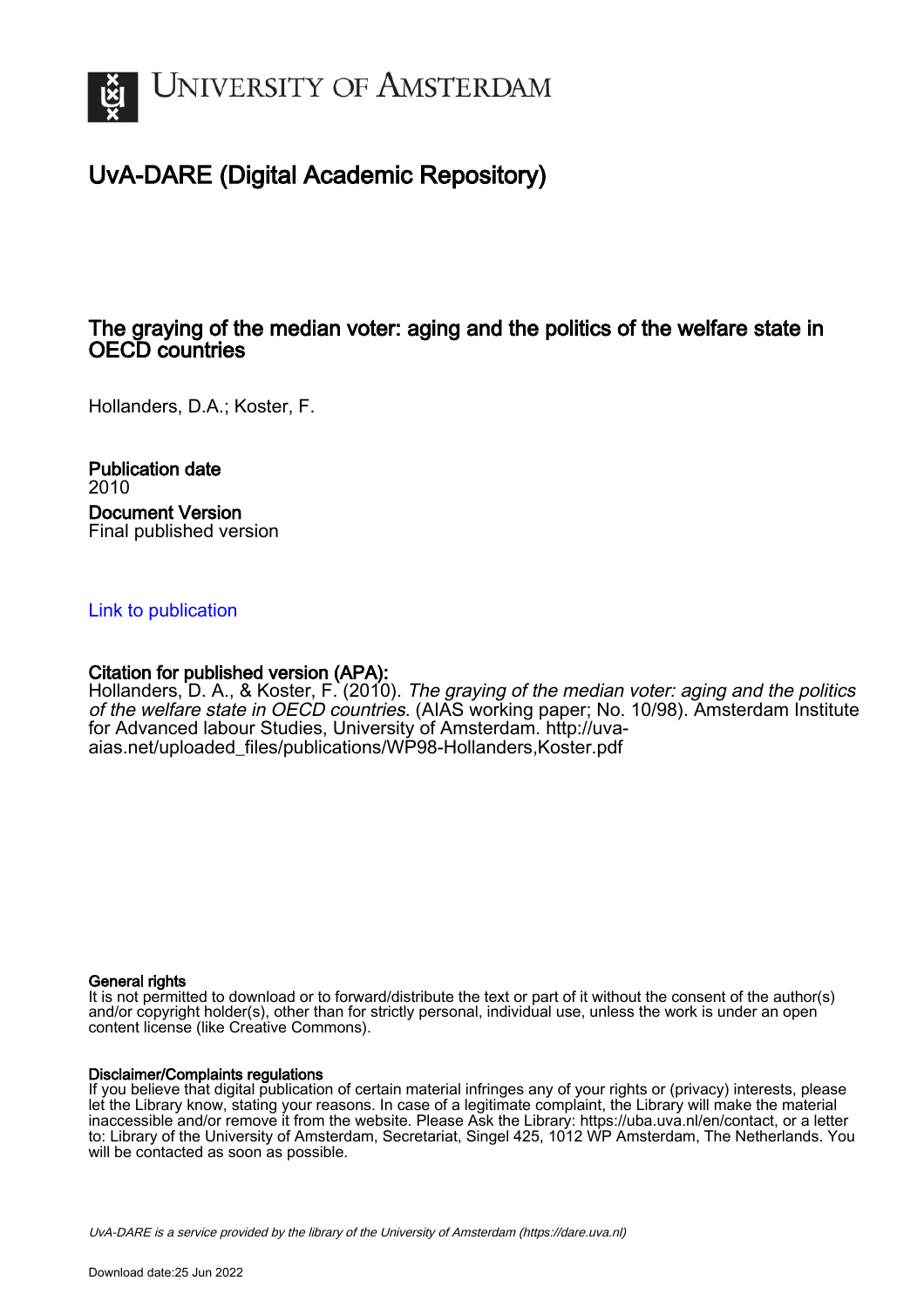

# **The graying of the median voter Aging and the politics of the welfare state in OECD countries**

### *David Hollanders and Ferry Koster*



**Working Paper 10-98**

**September 2010**

AIAS University of Amsterdam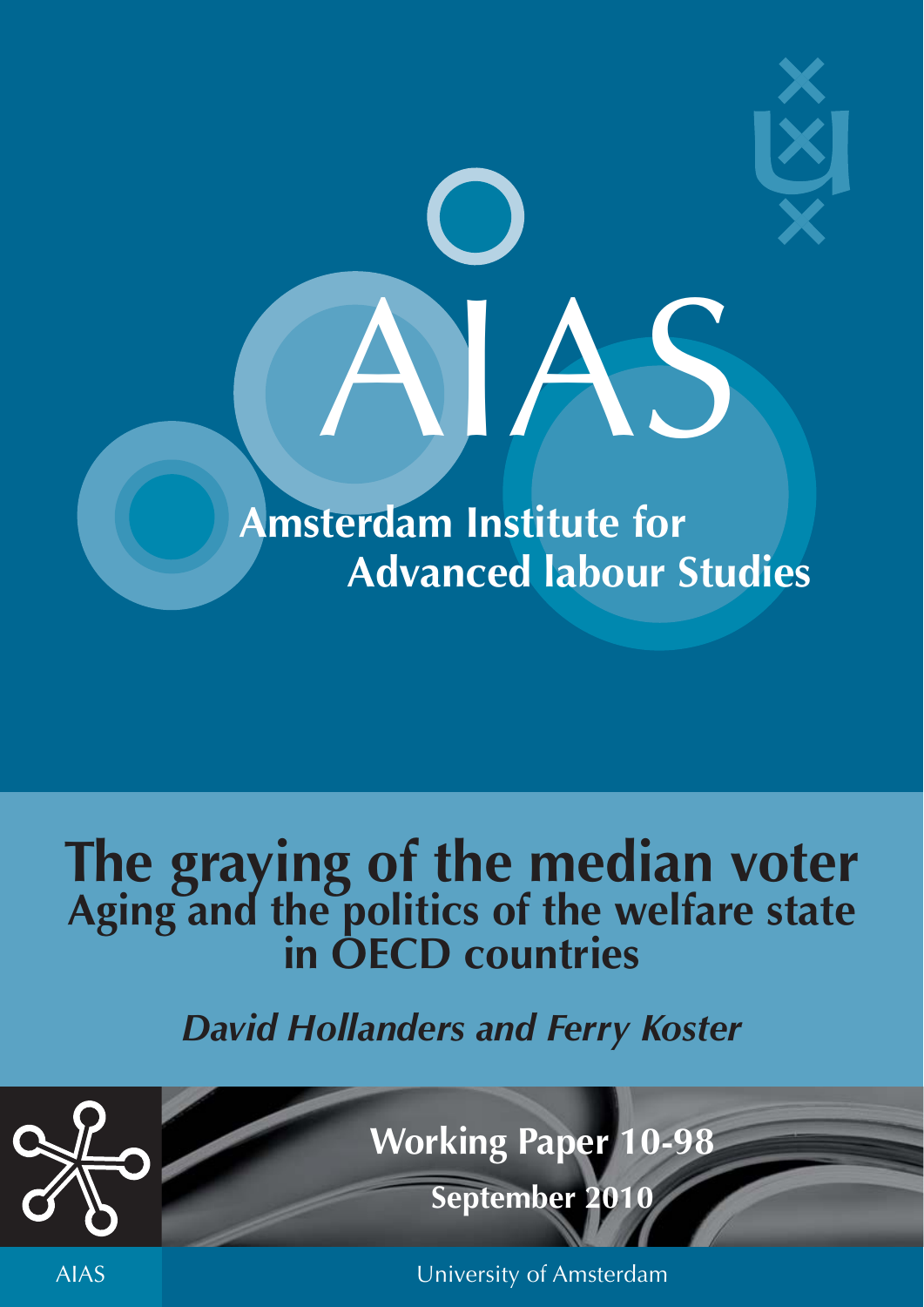#### **Note**

An earlier version of this paper was presented at the Dag van de Sociologie

(June 2010).



September 2010

© D.A. Hollanders and F. Koster Amsterdam Contact: d.a.hollanders@uvt.nl

#### **Bibliographic Information**

Hollanders, D.A., Koster, F. (2010). The graying of the median voter. Aging and the politics of the welfare state in OECD countries..Amsterdam, University of Amsterdam, AIAS Working Paper 10/98

Information may be quoted provided the source is stated accurately and clearly.

Reproduction for own/internal use is permitted.

This paper can be downloaded from our website www.uva-aias.net under the section: Publications/Working papers.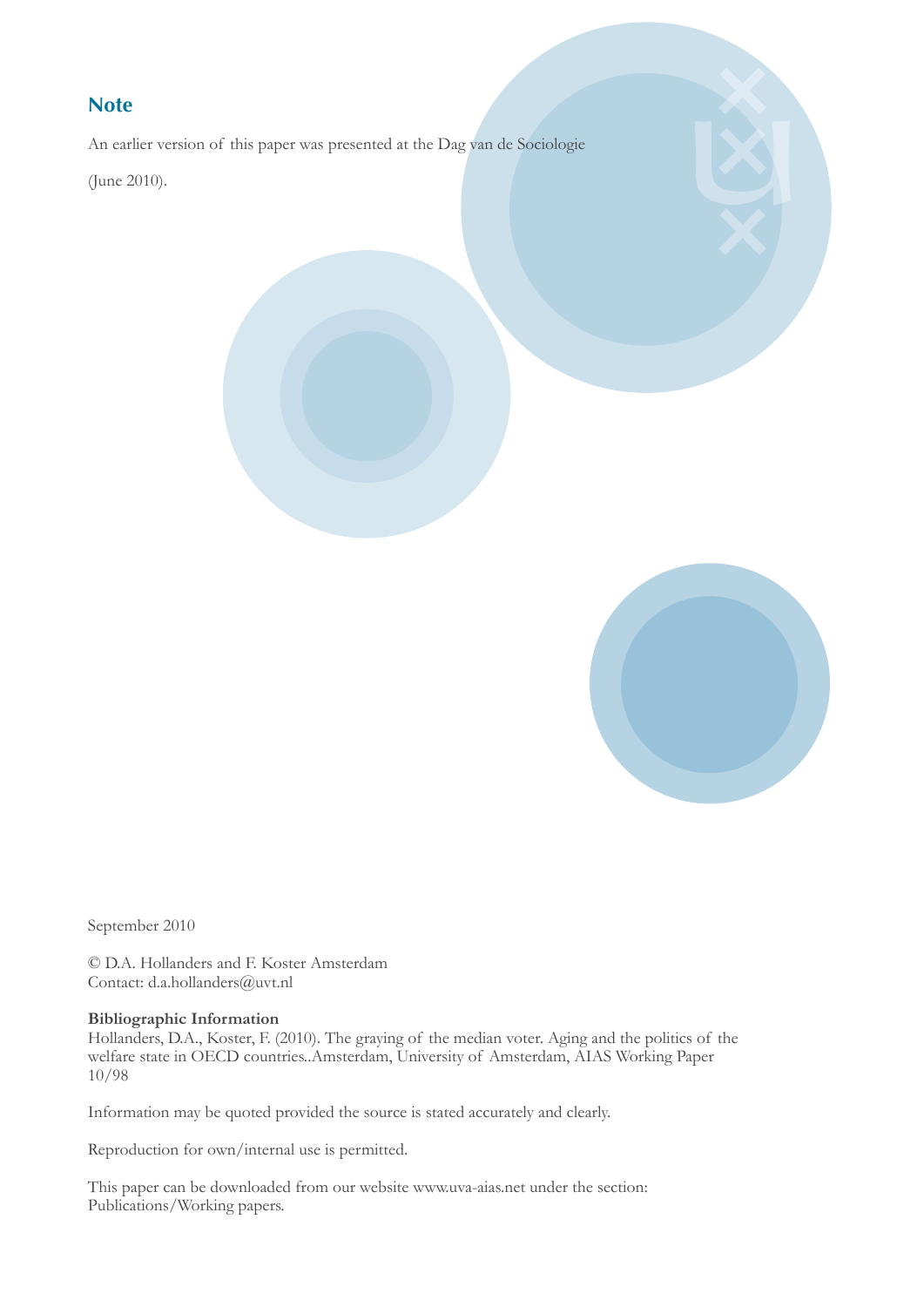## **The graying of the median voter Aging and the politics of the welfare state in OECD countries**

**David A. Hollanders**

*Department of General Economics, University of Tilburg (This research was conducted as a visiting researcher at AIAS)*

**Ferry Koster**

*Department of Sociology, Erasmus University Rotterdam AIAS, University of Amsterdam Leiden Law School, University of Leiden*

**WP 10/98**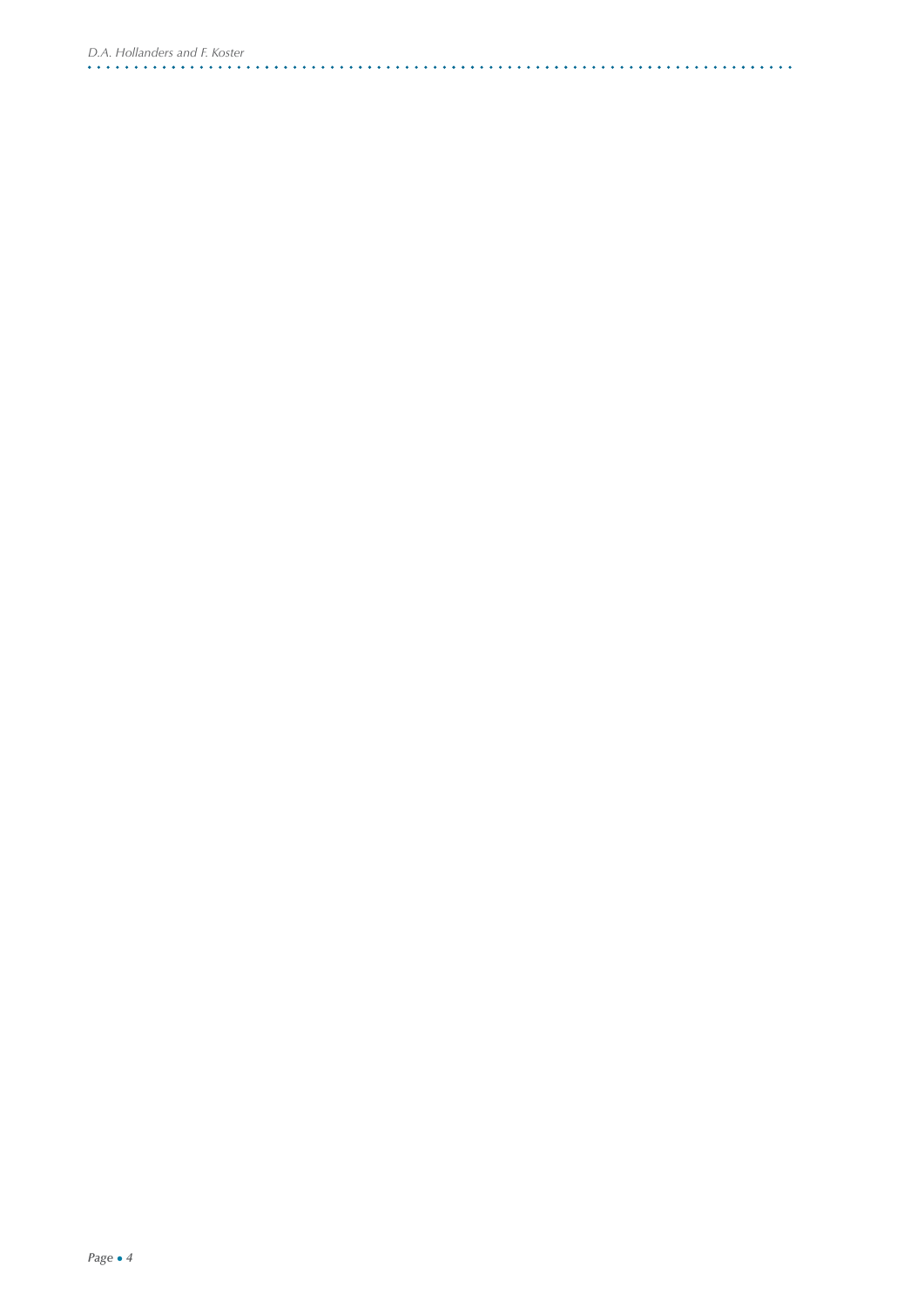### **Table of contents**

 $\mathbf{a}$  and  $\mathbf{a}$ 

 $\mathbb{Z}$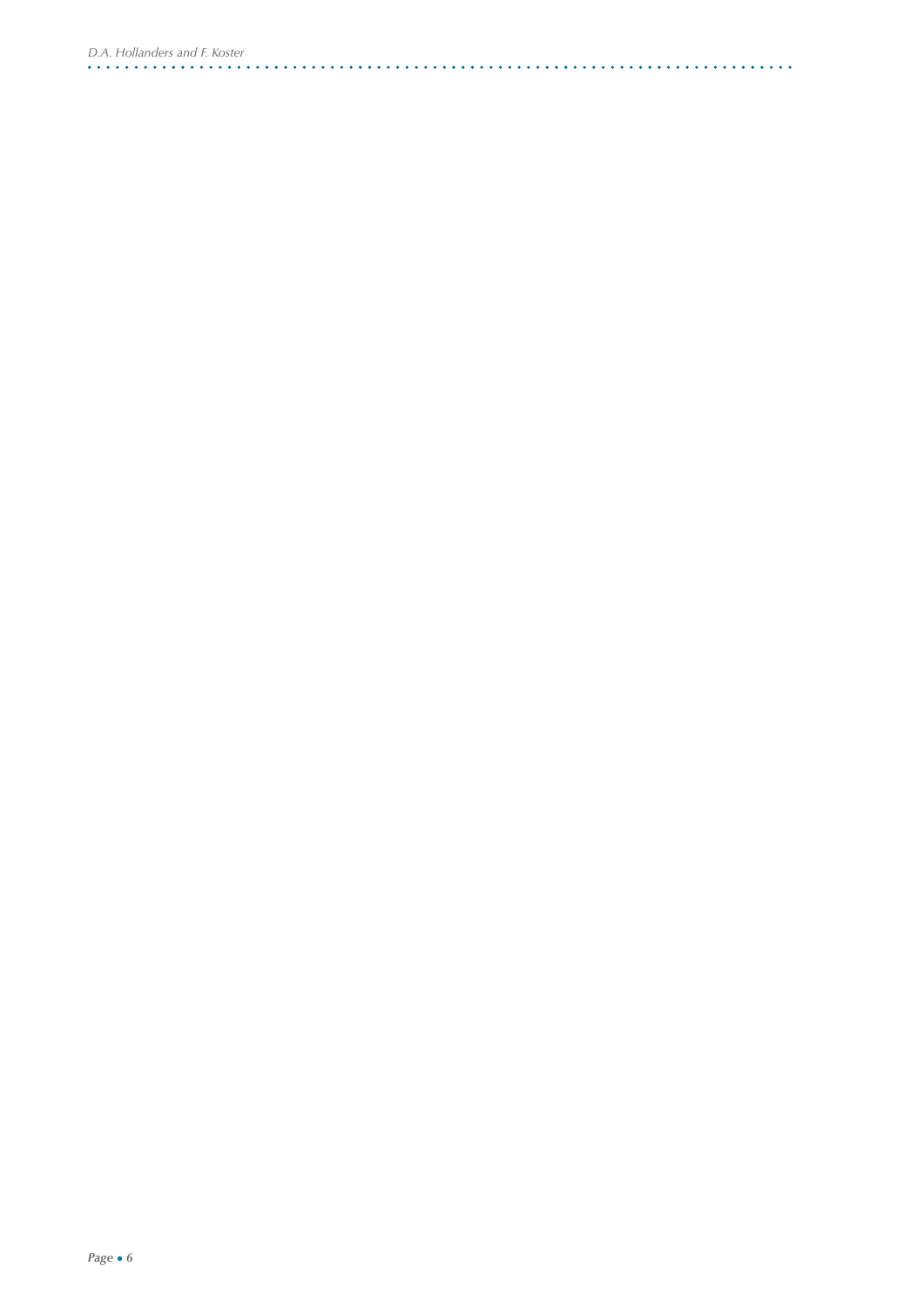### **Abstract**

Analyzing 30 OECD-countries in 1980-2005, this paper documents the association of an aging electorate with retirement spending. The first result is that an increase in the age of the median voter of one year is associated with an increase of 0.25 percentage points in retirement spending relative to GDP. The second result is that aging does not lead to higher benefits per retiree. Both results also hold for health care costs, which are frequently assumed to be positively associated with aging as well. Together, the results contradict the main prediction of median voter models that imply that an older median voter successfully pushes for higher individual benefits. If anything, a graying median voter is associated with less generous pensions. These results are reinforced when health care costs are considered with a time trend proxying for technological change. Absent a time trend, health care costs –both relative to GDP and per inhabitant– are positively influenced by the age of the median voter.

JEL classification: C23; H55; J18

Key words: aging; retirement; political economy

#### **Nederlandse samenvatting (Dutch summary)**

Deze studie onderzoekt de relatie tussen vergrijzing en pensioenuitgaven in 30 OECD-landen voor de periode 1980 en 2005. Ten eerste blijkt dat een toename van de leeftijd van de mediane kiezer met een jaar gerelateerd is aan een 0.25 procentpunt hogere pensioenuitgaven als deel van het BNP. Ten tweede laat de studie zien dat vergrijzing niet samengaat met hogere pensioenuitkeringen per gepensioneerde. Beide resultaten gaan ook op voor kosten voor de gezondheidszorg, waarvan ook vaak wordt verondersteld dat zij samengaan met vergrijzing. Samengenomen betekent dit dat geen steun wordt gevonden voor de voorspelling dat oudere kiezers in staat zijn pensioenuitgaven te verhogen, zoals verondersteld wordt in mediane kiezer modellen. In plaats daarvan gaat de vergrijzende kiezer samen met mindere genereuze pensioenen. Het toevoegen van een tijdtrend als controle voor de invloed van technologische verandering op gezondheidskosten is cruciaal: zonder deze trend zijn gezondheidszorguitgaven –zowel als deel van het BNP als per inwoner– wel positief gerelateerd aan de leeftijd van de mediane kiezer.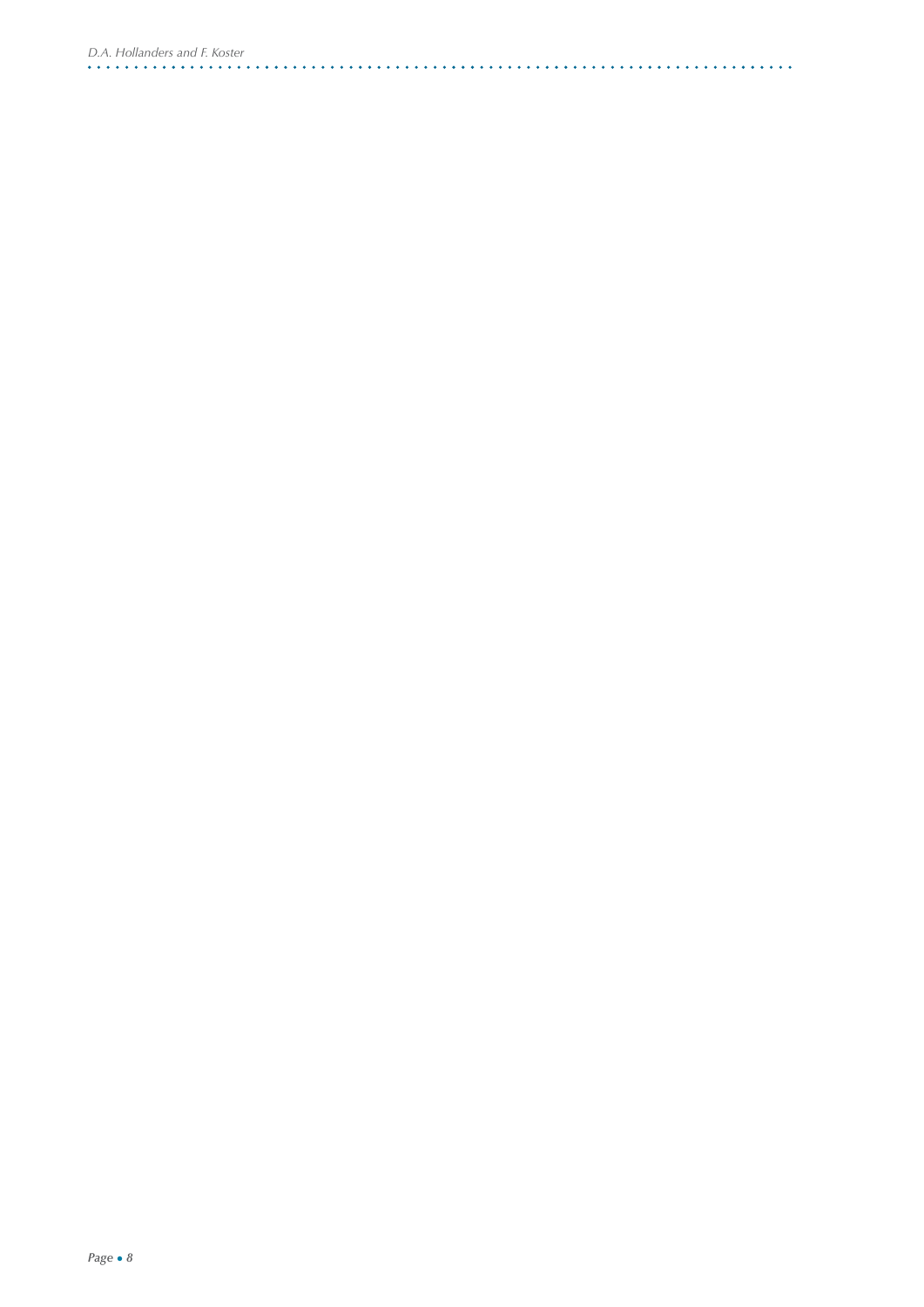### **1. Introduction**

Aging has called the sustainability of public finance into question (Castles [2004]). According to many this has become more pressing with deficits of most countries ballooning after nationalization of private bank debts. There are two different ways in which aging may positively influence retirement spending.

A first effect is there are more retirees on the receiving end of Social Security. As a result, aging leads to higher retirement benefits relative to GDP. The positive effect of aging on pension expenditures relative to GDP could only be counterbalanced by a (dramatic) decrease of benefits per retiree.

A second effect is the increased political clout of the elderly. Median voter models predict that an older median voter gives politicians an incentive to increase the generosity of pensions. This will not only lead to higher spending relative to GDP but relative to the number of retirees as well.

This paper assesses the empirical support for both these propositions using OECD data from 30 countries between 1980 and 2005. In this paper we evaluate the demographic impact on public spending on retirement relative to GDP and relative to the number of retirees. Additionally the association of aging and health care costs is considered. Frequently aging is assumed to be positively associated with health care costs as well. For all variables, only public spending is taken into account, disregarding savings via pension funds, insurance companies and banks. We are solely interested in the political pressure to increase pensions that may or may not arise from an older electorate. As governments can influence public spending directly, this measure of pension spending is considered more relevant. Demographic composition of the electorate is operationalized by the median age of the population, while robustness checks are carried out with the dependency ratio as the operationalization.

This paper finds empirical support for the proposition that aging leads to more public spending on retirement as a share of GDP. An increase of the median age of one year, leads to an increase in public spending as a share of GDP with 0.25 percentage points. We do not find support for the stronger claim. If anything, aging influences the generosity of individual benefits negatively, though not significantly. The impact of an older median voter on health care costs crucially depends on whether technological change  $-proxied$  with a time trend– is included in the regression equation. With a time trend, there is no significant relation. Absent such a trend, the effects correspond with the reasoning of the median voter model.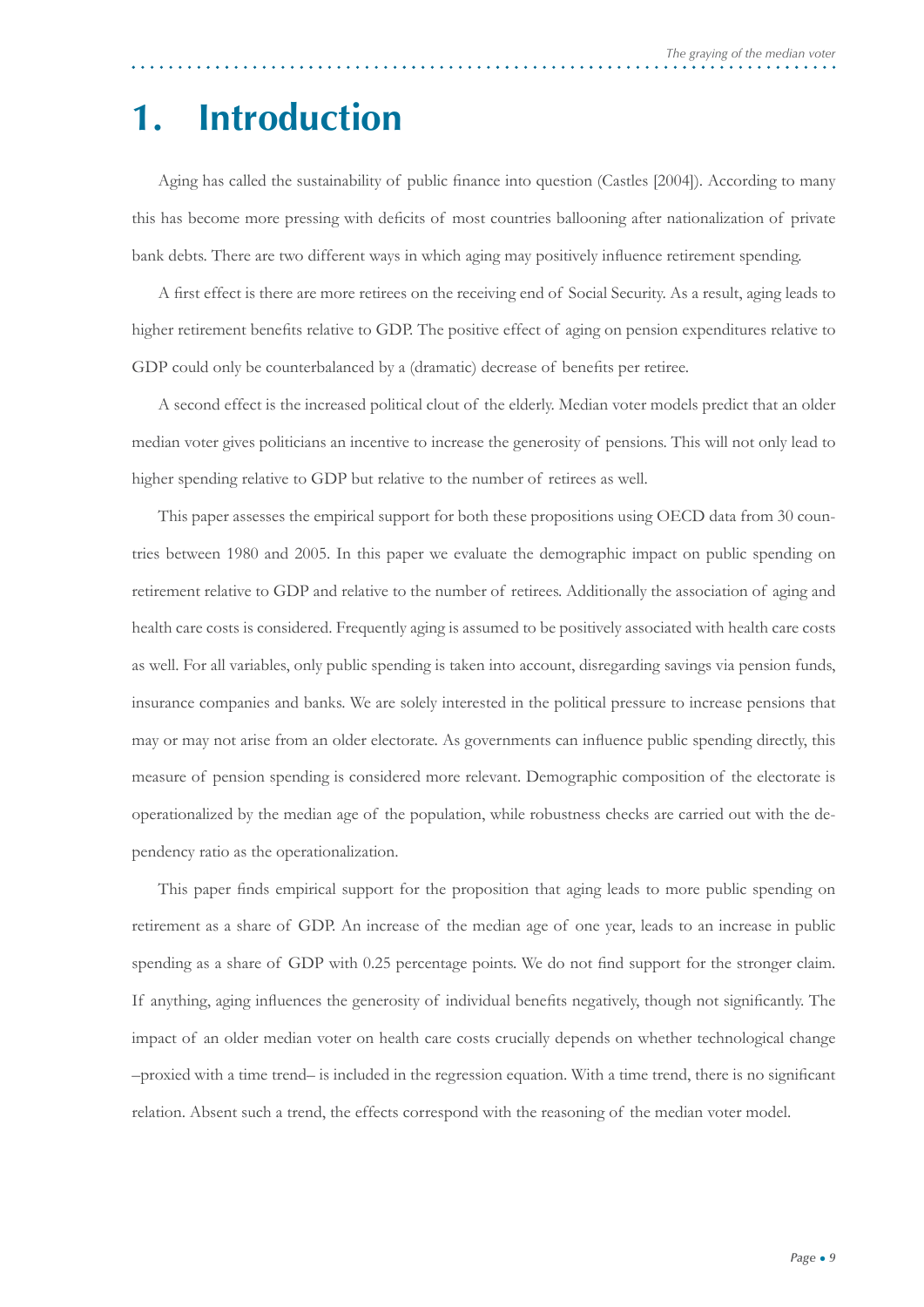These findings are derived in a fixed effect model controlling for several economic and political covariates, including unemployment, GDP per capita, union density, interest rate and the composition of government. The results are robust to different operationalizations and model specifications, as documented below.

Two earlier articles investigated the relationship between aging and retirement spending. Breyer and Craig [1997] use OECD-data for the period 1960-1990 with 10-year intervals and find that benefits as a fraction of GDP are positively and significantly related to the median voter age. Depending on the specification, an increase of one year of the latter increases spending relative to GDP by 0.4-0.6 percentage points. The median age is positively but not significantly related to benefits per pensioner. Tepe and Vanhuysse [2010] reach the same conclusions based on 18 countries between 1980 and 2000 using eight-year intervals, while operationalizing aging with the dependency ratio instead of the age of the median voter.

Our contribution is twofold. First, we incorporate more recent data, consider more countries and new regressors. We also use more observations (a minimum of 109 whereas Breyer and Craig and Tepe and Vanhuysse have a maximum of 76 and 54 observations respectively). This more elaborated and updated approach confirms their findings, thereby strengthening these earlier conclusions. The second and novel contribution is that we also consider health care costs. Health care costs are often argued to be related to aging as well.

The rest of the paper is organized as follows. The next section discusses the political-economic literature on Social Security and in particular the predicted effect of aging on contributions and benefits. The third section discusses the data and the model. The fourth section shows the results whereas the fifth section carries out several robustness analyses.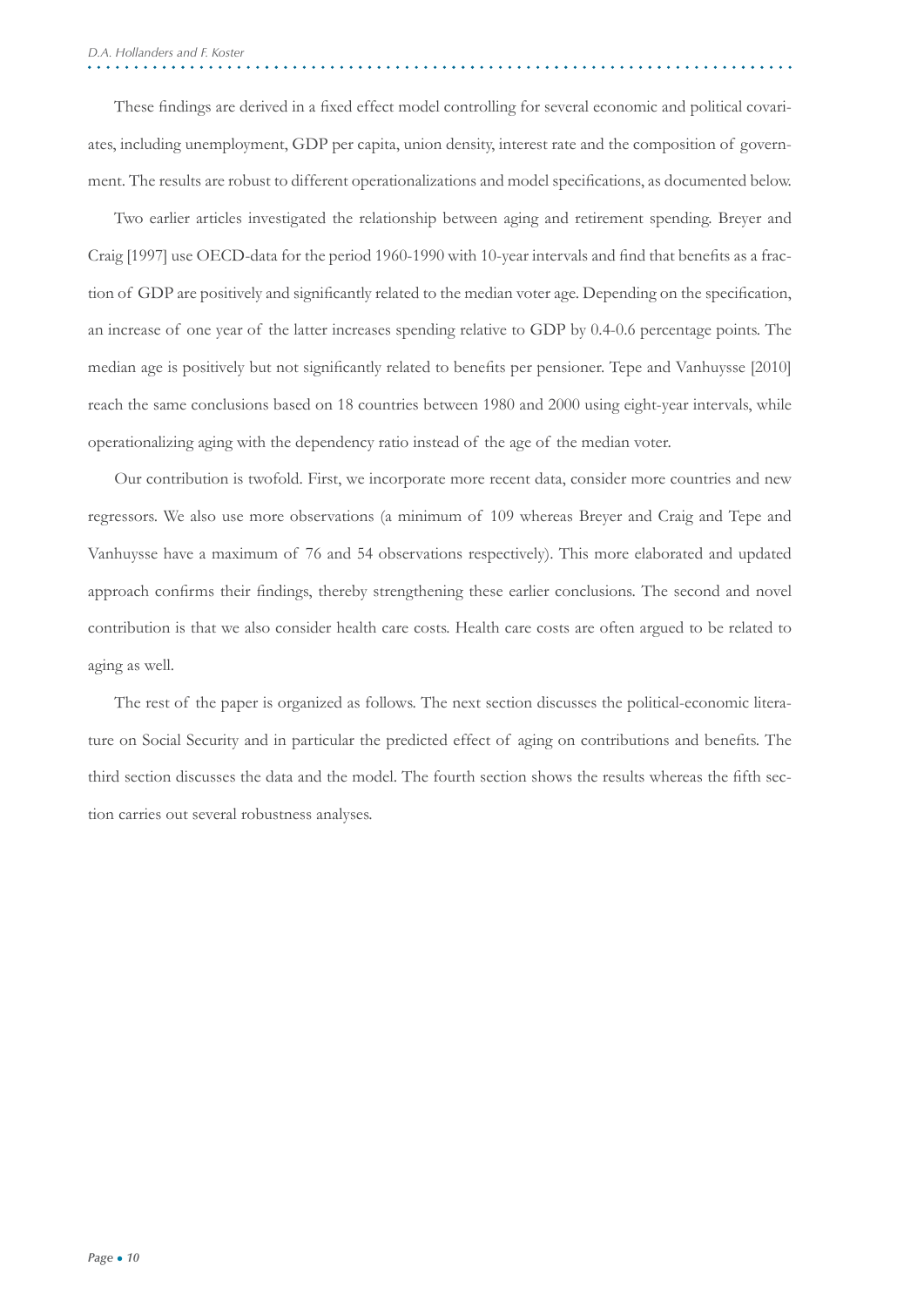### **2. Theoretical background and related literature**

There is a well-developed and substantial literature on the political economy of Social Security, see Galasso [2002] for an overview. A dominant view in the literature holds that both contributions and benefits will increase due to aging. An older median voter will successfully push for higher benefits.

Browning [1975] is an early contribution highlighting the potential importance of the median voter's age. He proposes that democracies have an intrinsic tendency to 'overspend' on Social Security. The main argument is that the median voter does not internalize all costs but has all benefits still to come. An older median voter thus increases retirement spending.

Browning considers a three-period overlapping generation model in which voting over social security takes place once. Government fully commits to the voted upon pension policy forever after. Voters differ in age which in turn determines their different preferences over pension spending. A retiree in the third period of life wants to maximize benefits, as (s)he does not pay contributions anymore but does receive benefits. In contrast, a young voter in the first period of life has both benefits and contributions ahead and prefers the contribution that equates (marginal) costs and (marginal) benefits. The median voter is middle-aged (and in the second period of life and working) and likewise still has all the benefits to come but has already paid some contributions. Considering the contribution's sunk costs, the median voter will not internalize all costs and prefer higher spending than the young voter. The young voter is the only one who internalizes all costs and benefits and thus prefers the efficient amount of retirement contributions. The median and middle-aged voter is decisive and overspending results. The older the median voter is, the larger retirement spending.

This voting failure occurs because younger voters anticipate getting older while older voters know they will never be young again. In the literature, demographics is the driving force for pension spending. The political effect of aging dwarfs the counteracting economic effect that aging decreases the implicit return of a Pay-As-You-Go-arrangement which makes PAYG less attractive. The return is lower because the ratio between retirees and the number of workers supporting them decreases.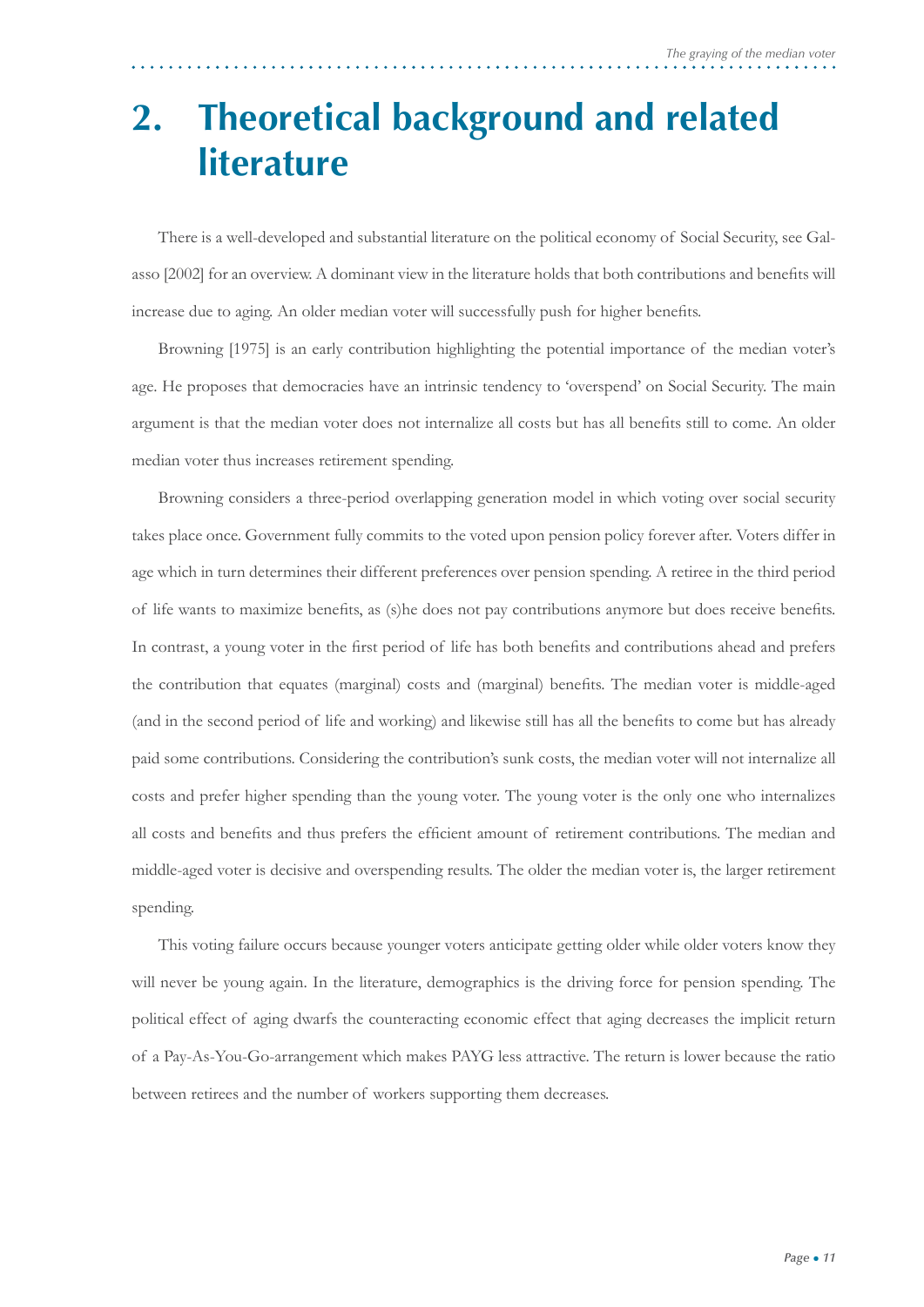Several authors have further developed this basic argument; see Persson and Tabellini [2000], Townley [1981] and Galasso [2006]. Calibrating a median voter model, the latter predicts that Spain will increase its spending on Social Security from 21.3% of wages to 45.5% and the UK from 14.5% to 33.2%.

The median voter model is important if not dominant in the political-literature. There are however several other approaches which sometimes lead to different predictions about the effect of aging. One alternative is discussed by Breyer and Stolte [2001]. They postulate that (near) retired generations form a majority, holding all political power. This does not lead to contributions of 100% because young generations can respond to taxation by adjusting labor supply. The older generations effectively maximize a Laffer curve that gives total tax revenues as a function of the tax rate. Breyer and Stolte predict that the 'burden' of aging is shared between retirees and working generation; aging leads to both higher contributions and lower individual benefits. The prediction of higher contributions but lower benefits also follows from probability voting models. In these models the incumbent party maximizes its political support by maximizing the sum of utility of different cohorts, weighing utility proportional to cohort-size, see Hollanders [2009]. Probability voting models postulate that larger cohorts have more influence but that minorities are not politically powerless. It also allows for the possibility that pension policies is not the only factor that voters consider in their voting decision.

Another stream of literature understands PAYG arrangements as an intergenerational game where elections take place each period, not once; see Conesa and Krueger [1999], Cooley and Soares [1999], Cooley and Soares [1996]. The repetition of elections leads to multiple equilibria. Generations only contribute to retirees if this results in future generations contributing to them. Each generation takes into account the behavior of previous generations in a reaction function. This reaction function gives the current contribution as a function of contributions of previous generations and may be seen as a social contract between generations (Sjoblom [1985], Boldrin and Rustichini [2000]). Positive transfers can be supported by the threat of future generations withholding future contributions in case current working generations do not contribute to current retirees. The default option of each generation is to contribute nothing when working, consequently receiving nothing when retired. Any transfer scheme that outperforms this default option can result as a subgame perfect equilibrium. A 'bad' equilibrium without contributions and without benefits is also possible. If no working generation contributes to older generations it is an optimal reaction to do likewise, in turn making the zero contributions of the others an optimal response. In this approach, the effect of aging is not clear a priori as multiple equilibria are possible. However, if an effect is predicted, generally the median voter reasoning applies. That is, as the median voter gets older, retirement increases.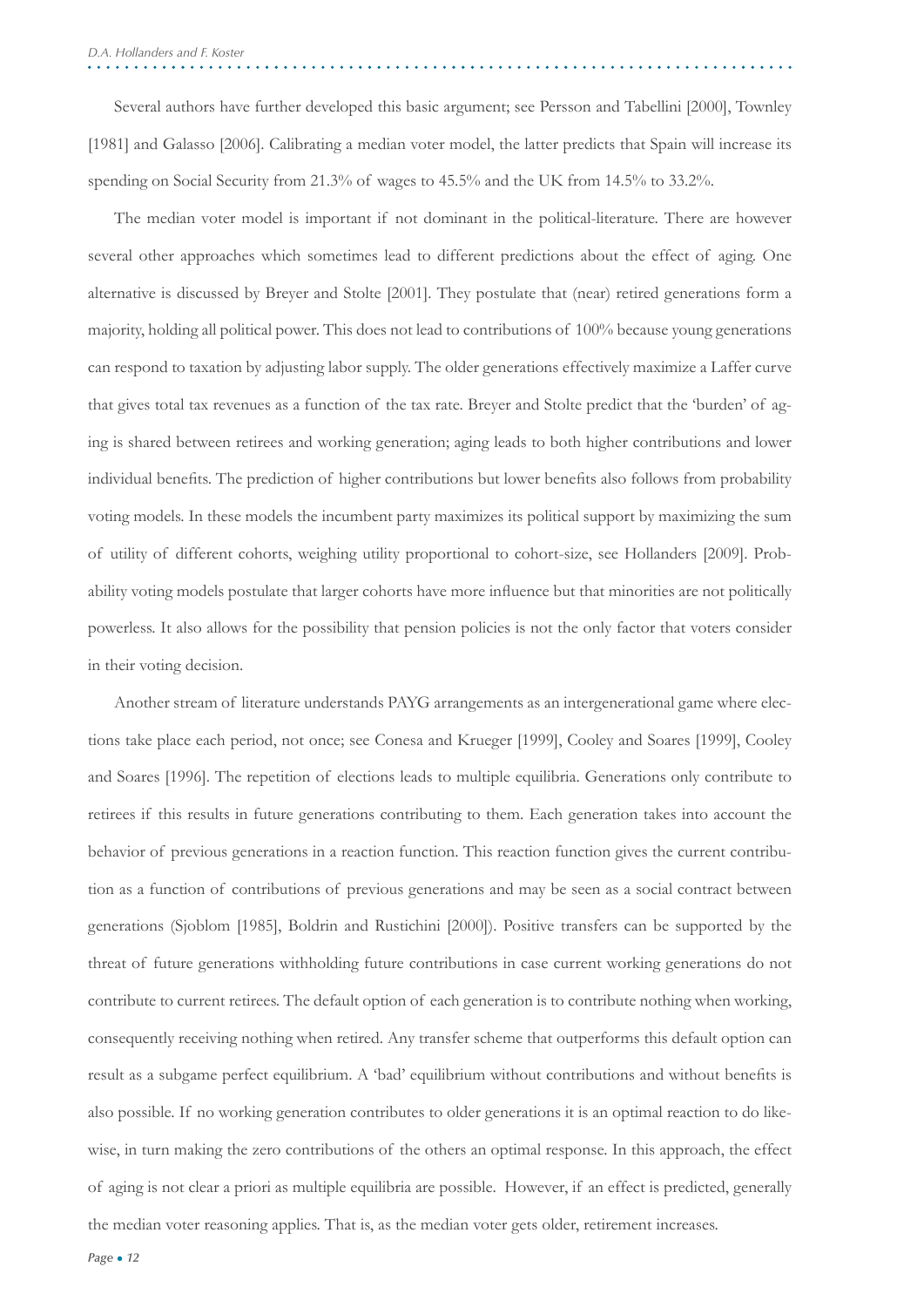Another view is given by Boldrin and Rustichini [2000] who propose that aging leads to the break-down of social security altogether. Aging makes PAYG less and less attractive and at one point working generations stop contributing to social security. Key in their two-period OLG-model is that this moment of breakdown is uncertain because future demographic developments are uncertain. Each generation has the choice to continue social security, facing ex ante a positive probability but not certainty the next generation will do the same. The last contributing generation will lose ex post, as older generations are not compensated. In this approach aging leads to a certain breakdown of social security at an uncertain moment.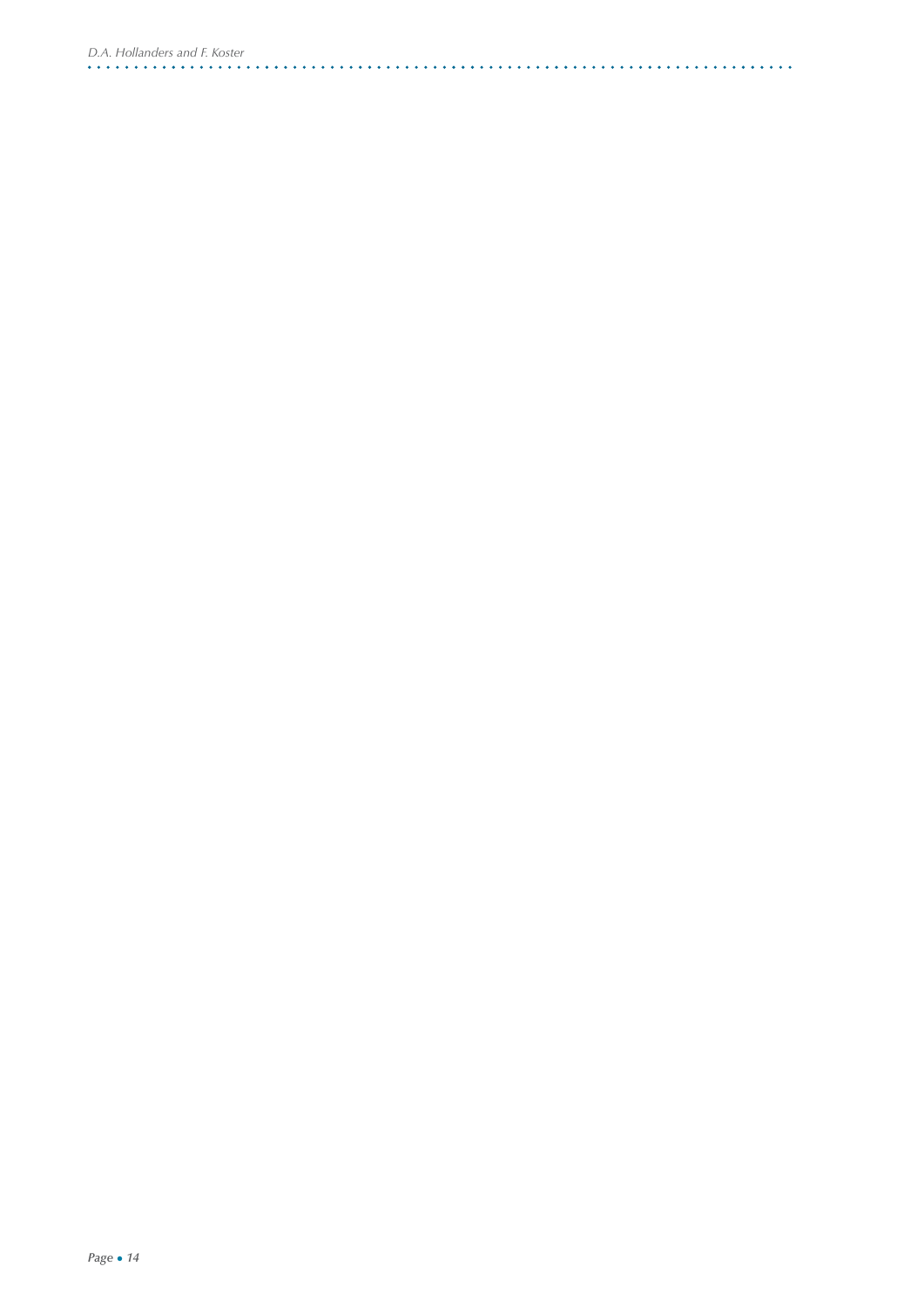### **3. Data and econometric model**

Data are retrieved from publicly available sources at the OECD, the Worldbank and the Comparative Political Data Set.1 Table 1 provides descriptive statistics.

|                           | $\mathbf n$ | <b>Mean</b> | <b>Standard</b><br>deviation | <b>Minimum</b> | <b>Maximum</b> |
|---------------------------|-------------|-------------|------------------------------|----------------|----------------|
| Retirement spending / GDP | 162         | 6.23        | 2.74                         | 0.1            | 12.60          |
| Benefit / retiree         | 162         | 10020.84    | 4808.92                      | 312.20         | 26221.99       |
| Health / GDP              | 135         | 5.57        | 1.07                         | 3.13           | 8.24           |
| Health / inhabitant       | 135         | 1350.38     | 536.06                       | 308.57         | 4186.19        |
| Median age                | 180         | 34.20       | 4.89                         | 17.43          | 43.10          |
| Dependency                | 180         | 21.81       | 5.38                         | 7.58           | 32.55          |
| Unemployment              | 162         | 6.72        | 3.78                         | 0.18           | 18.76          |
| GDP per capita            | 170         | 21310.02    | 8401.05                      | 4865.44        | 59888.22       |
| Union density             | 121         | 39.99       | 20.62                        | 8.01           | 86.62          |
| Interest rate             | 125         | 8.72        | 4.45                         | 1.35           | 29.03          |
| Government ideology       | 129         | 2.48        | 1.55                         | 1              | 5              |
| Minority government       | 171         | 0.16        | 0.37                         | $\bigcap$      | 1              |
| Single party government   | 171         | 0.29        | 0.46                         | $\bigcirc$     | $\mathbf{1}$   |

*Table 1*

For the median age of the electorate the median age of the whole population is used, as reported by the Worldbank. This does not coincide with the median age of the electorate that is the crucial factor in many theoretical models. We hold that this limitation of the data is not restrictive as both median ages are driven by the same two factors, namely fertility rates and mortality rates. A second consideration is that the age of the median voter of the electorate does not coincide with the median age of actual voters in any case, as not everybody votes (and older voters tend to do so more).

In total four different dependent variables are considered. The first measure of retirement spending is total spending on retirements relative to GDP. This ranges between 0.1% and 12.1%. The following graph gives the average retirement spending relative to GDP for 21 countries for which this figure is available in each year. The graph also gives health care spending as a share of GDP for the same countries.

<sup>1</sup> www.oecd.org, www.worldbank.nl and Armingeon, Engler, Potolidis, Gerber and P. Leimgruber [2010]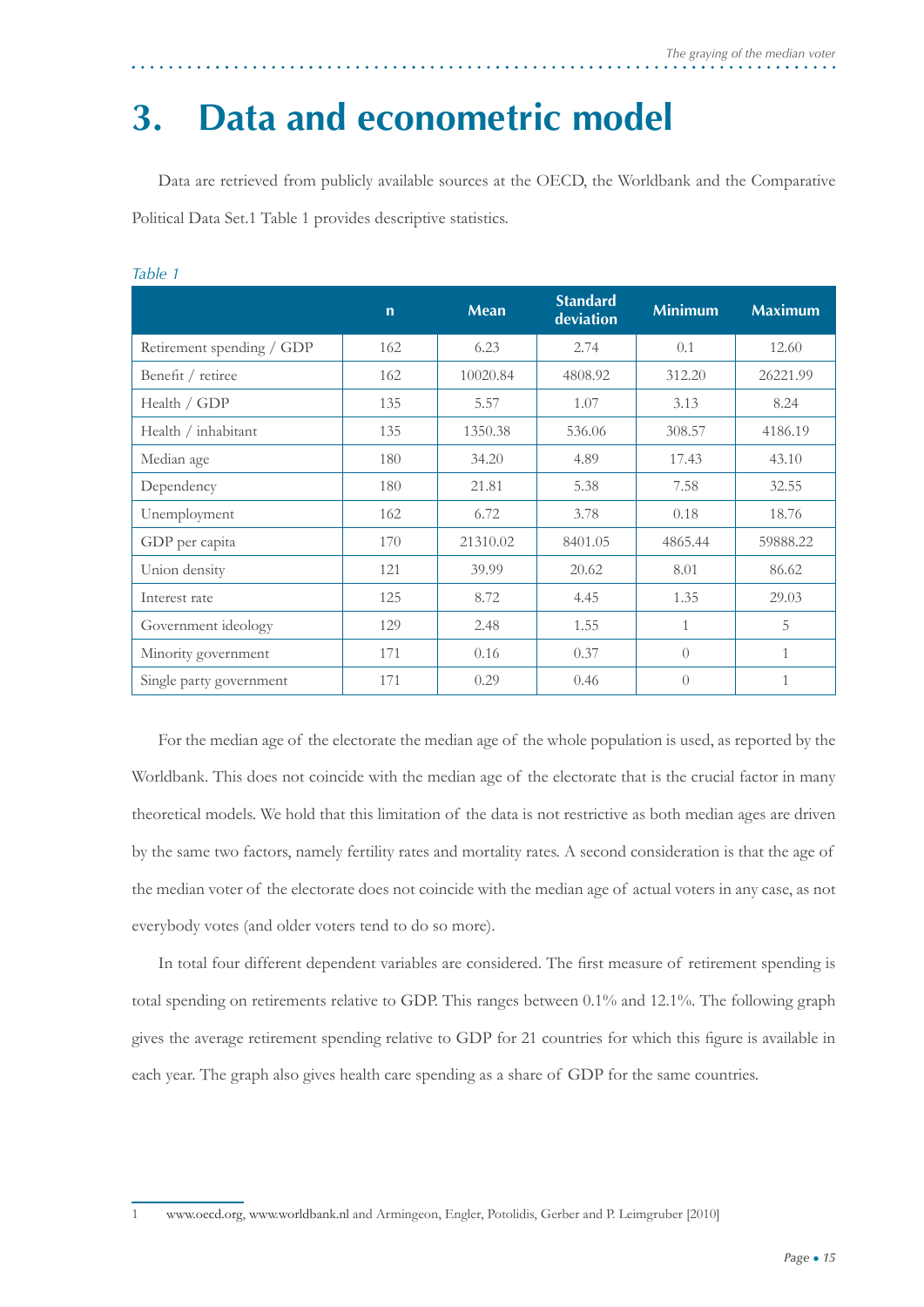

A second measure is benefits per retiree. This figure is derived by dividing total spending by the number of people older than 64. This is an approximation as it does not take differences in the retirement-age into account. The exact number of retirees in countries is unavailable. The number of people over 64 is the best approximation available but it is a data limitation all the same. This indicator is also used in other investigations of the effects of aging. The next graph provides the development of individual benefits for 21 countries for which these numbers are available each year; 1980 is the baseline year, indexed 100. It also gives the development of health care costs per inhabitant.

### **Pensions and health care (% GDP)**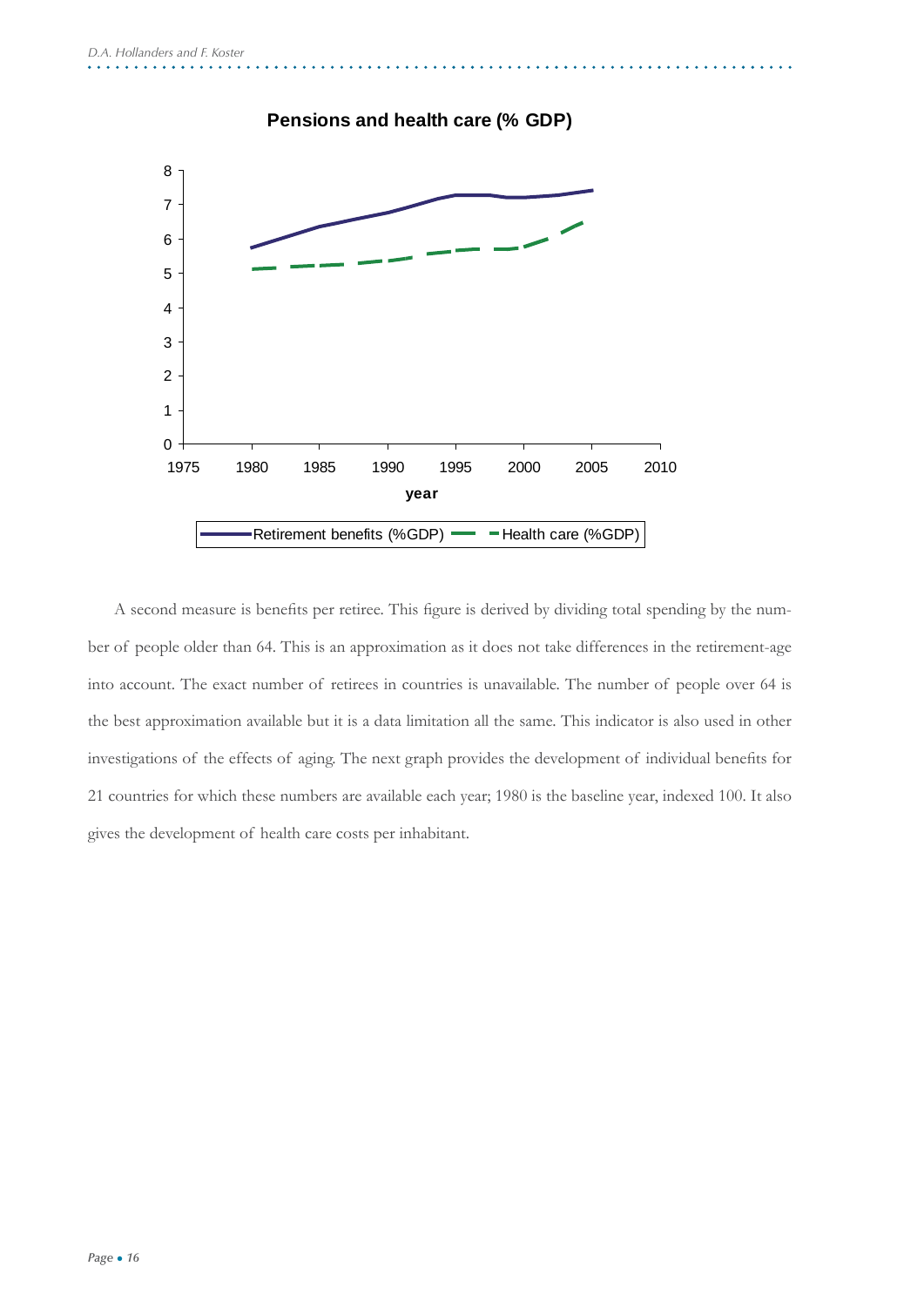

#### **Pensions per retiree and health care per person (1980=100)**

The third variable is healthcare costs relative to GDP, while the fourth dependent variable is health care costs per inhabitant. Healthcare costs per retiree are not separately available and are thus not considered. This need not be problematic as higher health care costs benefi t all voters simultaneously and cannot be targeted at a specific group. If retirees successfully plea for higher healthcare spending, this will primarily affect healthcare costs per inhabitant. This contrasts with retirement spending where retirees benefit immediately, whereas younger workers benefit later in life, if at all.

 The regressors can be grouped in economic and political control variables. Unemployment and the interest rate are economic control variables indicating the economic and financial circumstances of a country respectively. High unemployment arguably decreases the scope for social security while a high interest rate hinders debt-financing of retirement expenditure. The effect of GDP per capita is less straightforward. If pensions are indexed to GDP, GDP does not effect retirement spending relative to GDP. If this is not the case and benefits increase less than GDP, higher GDP is associated with lower retirement spending as a share of GDP. There may also be a behavioral effect. If leisure is a superior good, people prefer to spend relatively more on it when their income increases. As a result, retirement spending relative to GDP increases. Apart from this individual perspective, higher GDP may make it politically easier to redistribute, and this would lead to higher pensions as well.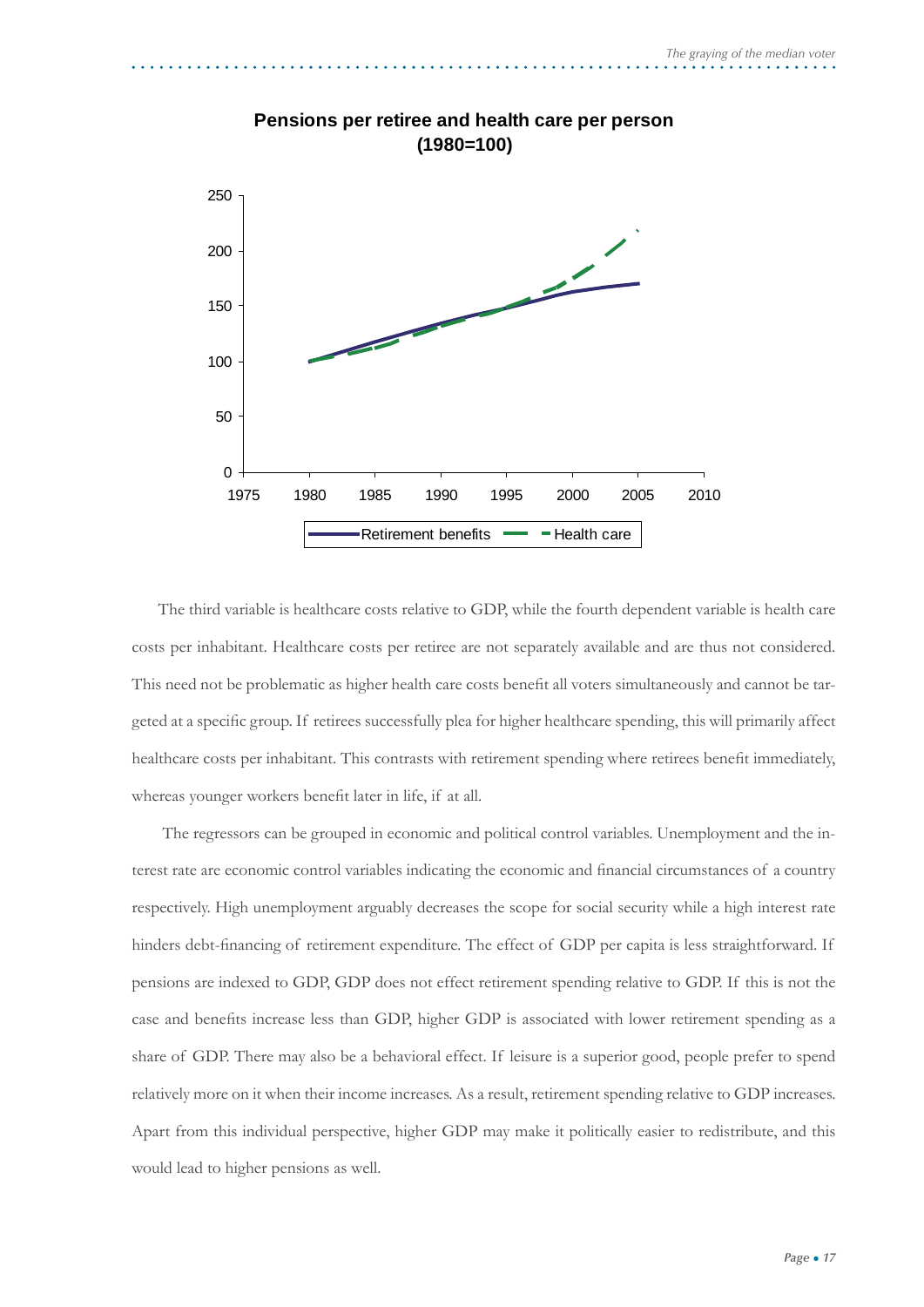Political factors other than the age of the median voter may be important as well. The first factor considered is union density, ranging from 8% to 86%. A strong union may successfully press for higher benefits for their (former) members. A government of left-wing signature may likewise lead to higher benefits. The ideological signature of the government is indicated by the proportion of the government that is made up of left-wing parties. There were 59 governments that were exclusively made up of right-wing parties whereas 26 governments were only occupied by left-wing parties. We further include dummy variables for two features of government composition. A first dummy indicates whether the government consists of a single party. Such a government may be either more effective in pushing through its own agenda or may shy away from policy changes as blame cannot be shared with other parties. A second dummy indicates whether the government is a minority government or not. A government without a majority in the parliament is arguably less effective in pushing through its own preferred policy.

The period 1980-2005 is chosen solely for practical considerations of data availability. A longer period would contribute to the testing possibilities of the data set. We do not consider one year intervals but fiveyear intervals instead. The reason is that pension reforms need time to be developed, discussed and implemented; consequently reforms are not implemented yearly. A five-year period is chosen as that covers a political cycle in which one (or more) reform can take place. There is also a more practical reason to dismiss one year intervals. In one year from the other, the median age hardly changes and estimation results would not be robust because of it.

The econometric model used is a panel data model with fixed effects, estimated with the within-estimator. Pooled regression leads to an inconsistent estimator whenever time-unvarying country-specifi c effects (like habit formation, geography, culture, path-dependent policies) are correlated with covariates. Exactly the same holds for the random effects estimator. If the crucial assumption that fixed effects are uncorrelated with all regressors does hold, the fixed-effect estimator used here is still unbiased and consistent, but less efficient than the random effects estimator. The base-line regression model is given by the following equation:

 $y_{i,t} = \alpha_i + \beta_i$ *Medianage*<sub>i,t</sub> +  $\beta_2$ *Unemployment<sub>i,t</sub></sub> +*  $\beta_3$ *Interest rate*<sub>i,t</sub> + *β4GDP-per-capitai,t+β5governmentideologyi,t+ β6Minority governmenti,t+ β7Single-partygovernmenti,t+εi,t i=1,2,..,30, t=1980, 1985,..,2005*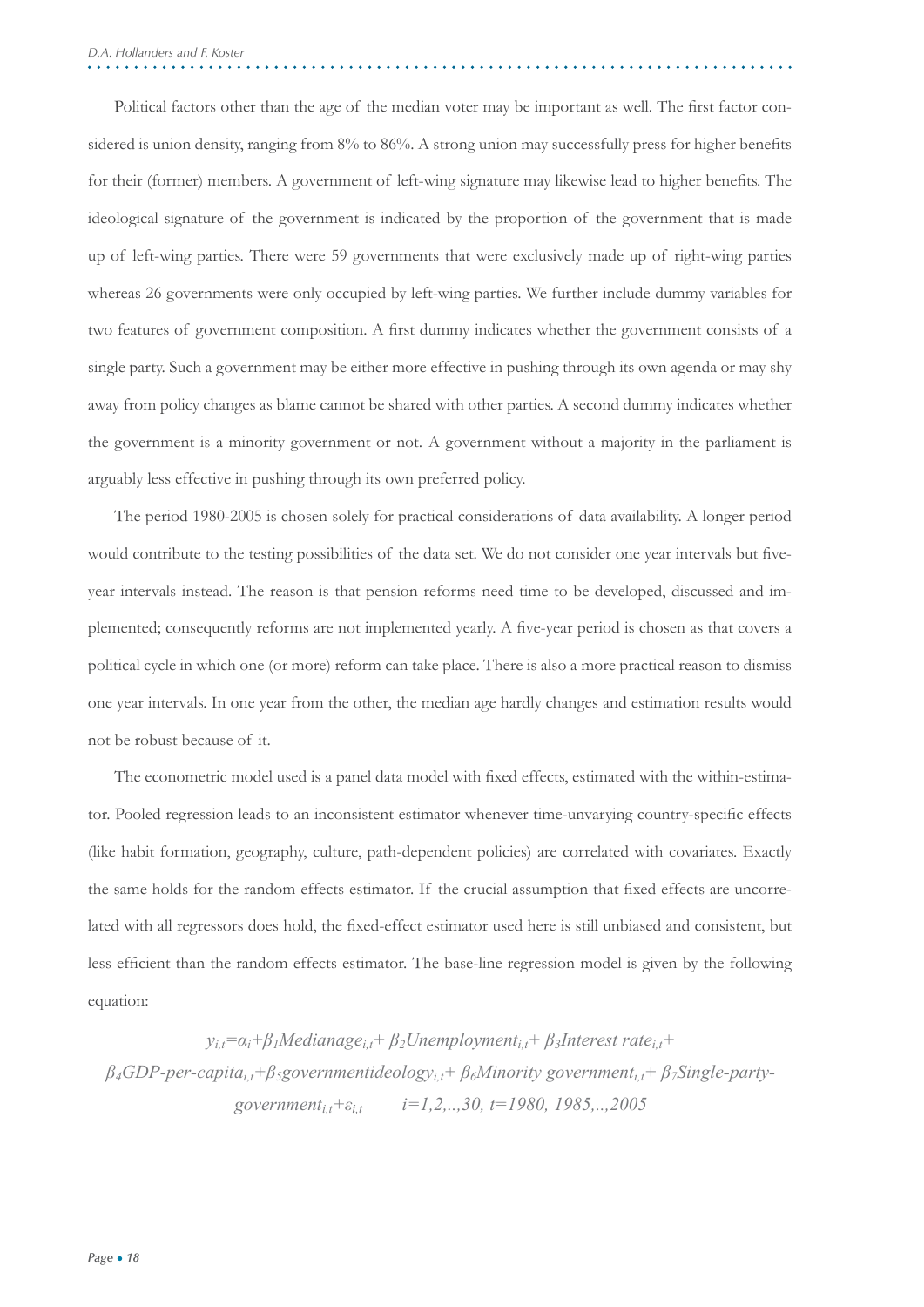Here  $y_{i,t}$  is one of the dependent variables that were discussed: retirement spending relative to GDP and relative to the total number of retirees. For health care costs a time trend is added to proxy technological change that improves medical care but also increases medical spending.

In principle the data cover 30 countries over 6 periods, leading to potentially 180 observations. A considerable amount of observations are however missing, in particular from former Communist countries prior to 1990. The base-line model is estimated using 109 observations. This leads to an (unavoidable) loss in efficiency of the estimators. There is no reason to assume that the missing observations are correlated with the effect we are interested in, so we do not consider it likely that the estimators are biased.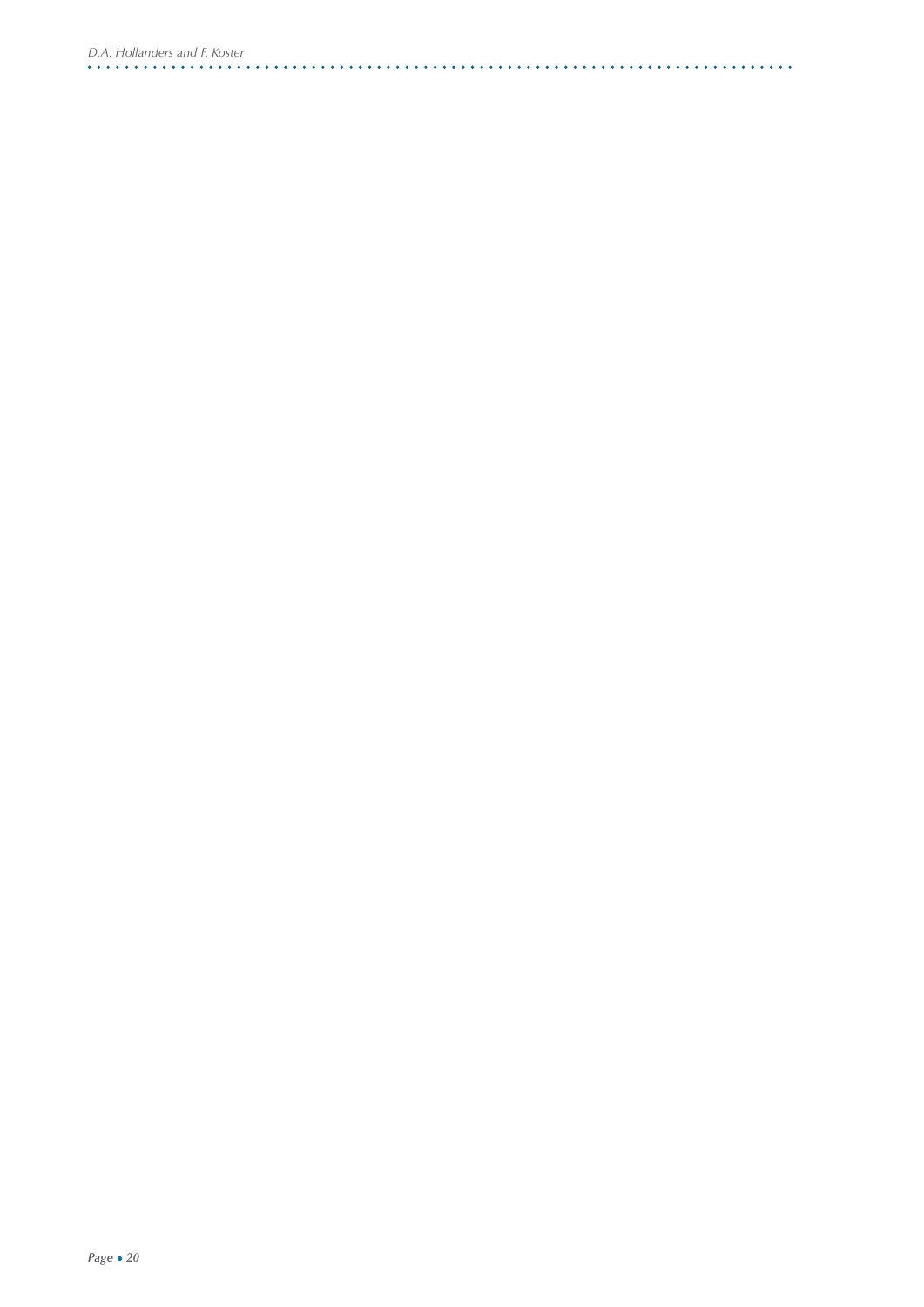### **4. Results**

The median age of the population positively and significantly affects spending as a share of GDP, as table 2 indicates. An increase of one year is associated with an increase of 0.25 percentage point of GDP. With a t-statistic of 3.1, this estimation is (highly) significant. The  $\mathbb{R}^2$  equals 0.50; while this is reasonable high, not too much can be inferred from it. There is no statistical theory underlying  $\mathbb{R}^2$  and it increases when ever more variables are included, irrespective of their relevance.

The median age does not positively affect the size of benefits. Quite the opposite, it has a substantial negative effect. The associated t-statistic equals 1.8 and the estimation is thus not significant at a significance level of 0.05, though it is significant with a significance level of 0.1. The R<sup>2</sup> equals 0.78. This is again reasonably high but again not too much can be made of that. The regression shows no evidence for the claim of median voter models that an older median voter successfully presses for higher retirement spending.

|                     | (1)                            | (2)                       |  |
|---------------------|--------------------------------|---------------------------|--|
| <b>VARIABLES</b>    | <b>Retirement spending/GDP</b> | <b>Benefits / retiree</b> |  |
|                     |                                |                           |  |
| Median age          | $0.252***$                     | $-231.1*$                 |  |
|                     | (0.0811)                       | (126.7)                   |  |
| Unemployment        | $0.153***$                     | 314.1***                  |  |
|                     | (0.0357)                       | (55.77)                   |  |
| GDP per capita      | 1.17e-05                       | $0.575***$                |  |
|                     | $(4.24e-05)$                   | (0.0662)                  |  |
| Union density       | $0.0391**$                     | 45.71*                    |  |
|                     | (0.0161)                       | (25.21)                   |  |
| Government ideology | $-0.0256$                      | $-84.45$                  |  |
|                     | (0.0667)                       | (104.2)                   |  |
| Minority government | $-0.672**$                     | $-760.5*$                 |  |
|                     | (0.284)                        | (443.6)                   |  |
| Single government   | 0.306                          | 424.5                     |  |
|                     | (0.295)                        | (461.0)                   |  |
| Interest rate       | $-0.0149$                      | $-43.31$                  |  |
|                     | (0.0478)                       | (74.66)                   |  |
| Constant            | $-5.008*$                      | 2340                      |  |
|                     | (2.913)                        | (4549)                    |  |
|                     |                                |                           |  |
| Observations        | 109                            | 109                       |  |
| R-squared           | 0.499                          | 0.778                     |  |
| Number of countries | 21                             | 21                        |  |

*Table 2*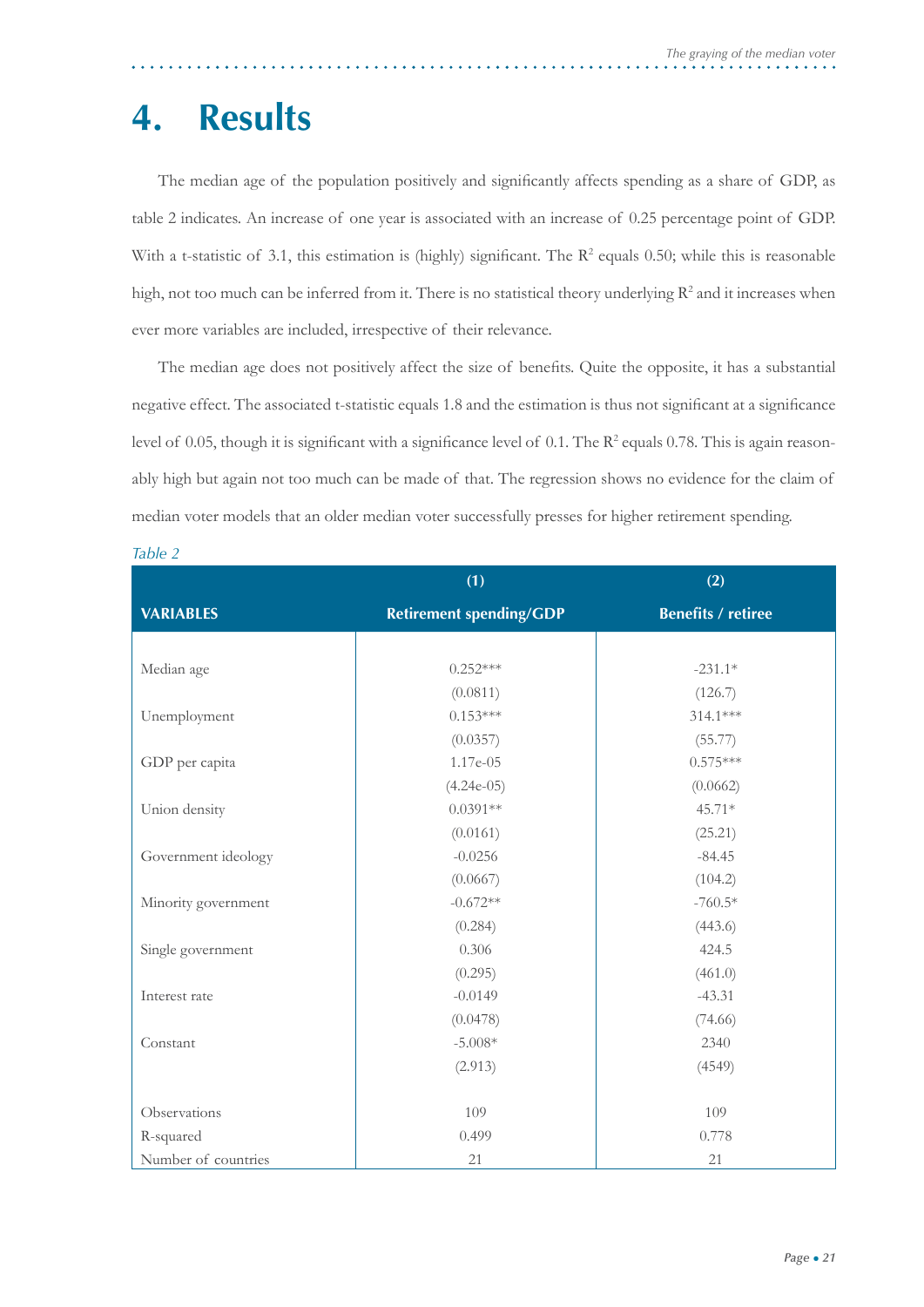The effect of other covariates varies. Both union density and unemployment are positively and significantly associated with higher retirement spending relative to GDP. The first effect is as expected, but the latter effect is at odds with the notion that higher employment enables higher spending by increasing the number of working people that shoulder the benefits. The effect is thus not explainable with the present analysis. The same holds for the positive effect on the size of benefits. A minority government spends less on retirement spending as a share of GDP whereas GDP per capita positively influences the size of retirement benefits.

Table 3 provides regressions with health care costs as the dependent variable. The effect of the median age on health care costs relative to GDP is positive yet insignificant. The effect on health care costs per inhabitant is likewise insignificant, whereas the sign of the coefficient is negative. In both regressions there is a positive and significant time trend in spending on health care. This time trend can be interpreted as a proxy for technological change. Quality-improving technological medical advances often lead to higher costs. These can in themselves not be attributed to aging. Were one to omit the time trend, the conclusions change substantially if not dramatically. In such a specification the median age is positively, substantially and significantly associated with health care costs. A crucial factor in the discussion on the influence of aging on health care spending is thus whether one views technology an autonomous determinant of health care costs and -if so- whether a time trend is a good proxy for it. From an econometric viewpoint, omitting a relevant variable is often considered worse than adding an irrelevant variable. In the first case all estimates are biased and inconsistent whereas the latter case leads to a loss of efficiency. The more general model here includes the time trend, leading to the conclusion that the median age is not associated with health care costs.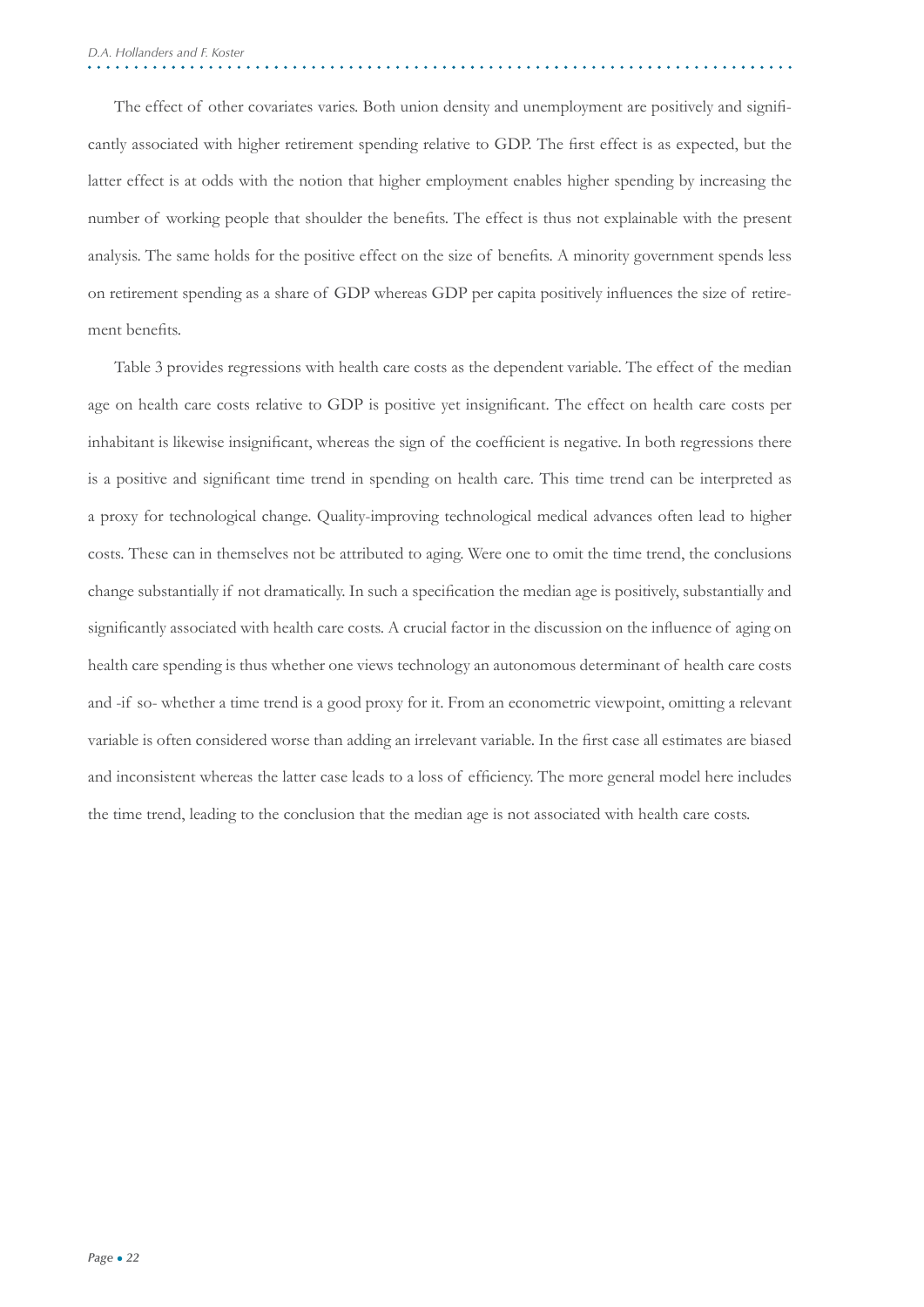$\mathbf{A}$ 

#### *Table 3*

|                     | (11)              | (12)                  | (13)              | (14)                  |
|---------------------|-------------------|-----------------------|-------------------|-----------------------|
| <b>VARIABLES</b>    | <b>Health/GDP</b> | Health/<br>inhabitant | <b>Health/GDP</b> | Health/<br>inhabitant |
|                     |                   |                       |                   |                       |
| Median age          | 0.0196            | $-5.601$              | $0.207***$        | 44.36***              |
|                     | (0.0852)          | (21.49)               | (0.0648)          | (16.43)               |
| Unemployment        | $-0.0796**$       | $-18.63**$            | $-0.0209$         | $-2.990$              |
|                     | (0.0327)          | (8.256)               | (0.0285)          | (7.233)               |
| GDP per capita      | $-0.000104**$     | $0.0333***$           | $-7.87e-06$       | $0.0590***$           |
|                     | $(4.42e-05)$      | (0.0111)              | $(3.38e-05)$      | (0.00859)             |
| Union density       | $-0.0174$         | $-2.024$              | $-0.0247*$        | $-3.969$              |
|                     | (0.0124)          | (3.133)               | (0.0129)          | (3.269)               |
| Government ideology | $-0.0534$         | $-13.80$              | $-0.0329$         | $-8.363$              |
|                     | (0.0509)          | (12.83)               | (0.0532)          | (13.51)               |
| Minority government | $-0.426*$         | $-84.41$              | $-0.458**$        | $-93.16$              |
|                     | (0.215)           | (54.23)               | (0.227)           | (57.52)               |
| Single government   | 0.101             | 10.01                 | 0.189             | 33.51                 |
|                     | (0.225)           | (56.73)               | (0.236)           | (59.79)               |
| Interest rate       | $0.0766**$        | $16.40*$              | 0.0350            | 5.331                 |
|                     | (0.0385)          | (9.696)               | (0.0382)          | (9.681)               |
| year_unit           | $0.591***$        | 157.4***              |                   |                       |
|                     | (0.186)           | (46.96)               |                   |                       |
| Constant            | $6.742**$         | 484.8                 | $-0.558$          | $-1458**$             |
|                     | (3.185)           | (803.0)               | (2.325)           | (590.0)               |
|                     |                   |                       |                   |                       |
| Observations        | 109               | 109                   | 109               | 109                   |
| R-squared           | 0.507             | 0.889                 | 0.444             | 0.873                 |
| Number of countries | 21                | 21                    | 21                | 21                    |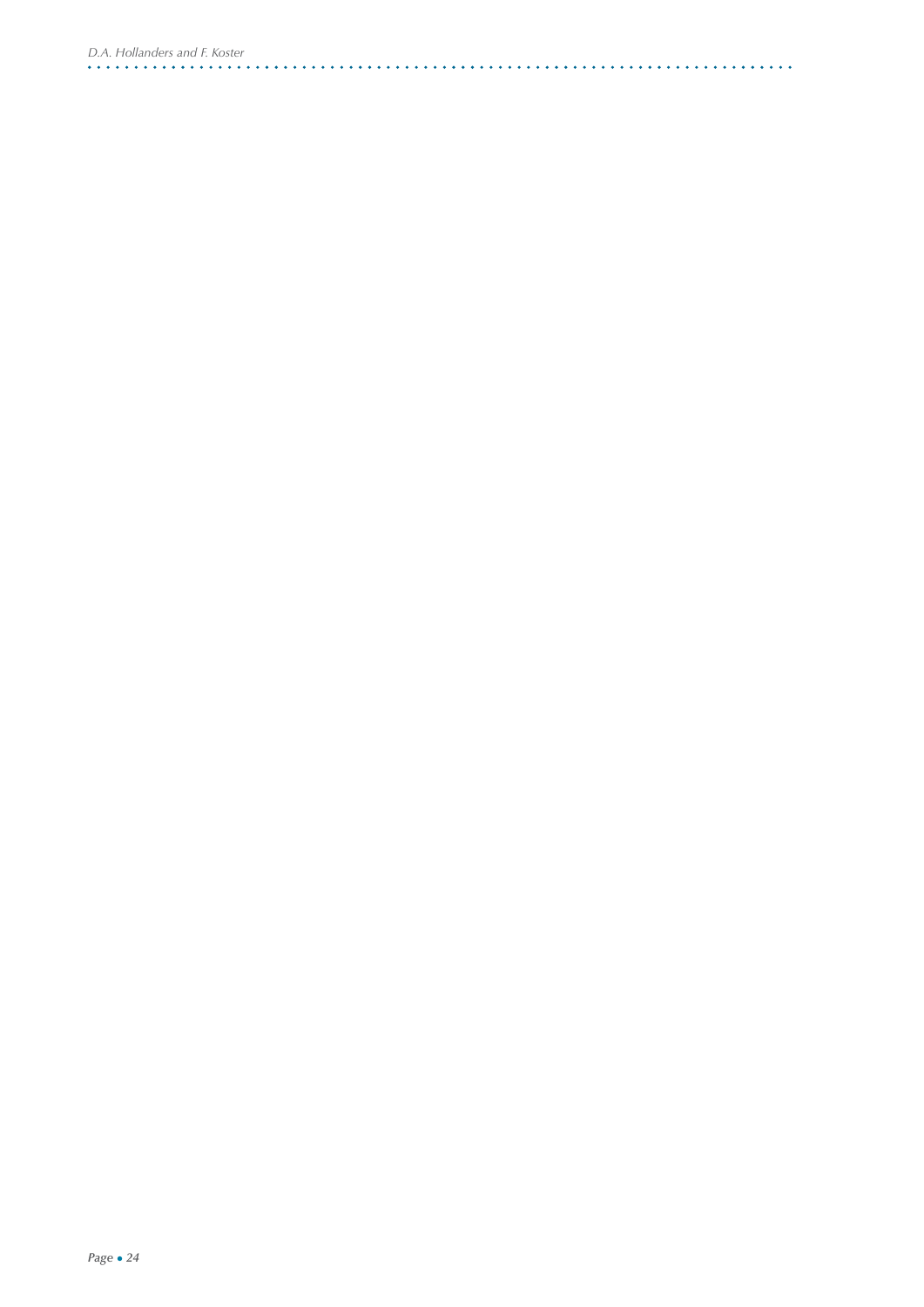### **5. Robustness checks**

The models estimated so far rest on several assumptions and operationalizations for which there are sensible and defendable alternatives. Therefore this section considers several deviations from the model specification with the focus on retirement spending. The question is whether the main conclusions are robust to changes in the model set-up. First, the regressions are re-estimated using heteroskedasticity-robust estimations of the standard error. This leaves the estimated coefficients unchanged, but estimated standard errors slightly differ. The overall conclusions of significance of the variables do not change however.

Policy changes may need some time to respond to the political influence exercised by the median voter. First a government needs to be elected and installed and thereafter it takes usual a considerable time to design, implement and actually execute any reform the government wants to push through. For that reason a lagged value of the median voter is considered. As can be seen, the sign of the estimated effects remain the same but the effects are not significant anymore. An important reason is that using lagged values diminishes the number of observations that can be used; lagged values of the variables are not available for 1980. The number of observations decreases to 92, which may be too low to estimate nine parameters in a single model.

Thus far the median age of the population has been used as the operationalization of aging. The median age is the crucial factor in the political-economic literature. There are however other notions of aging in the broader pension literature, in particular the dependency ratio. This ratio gives the number of retirees for each 100 persons in working age (15-64 year). This figure is prominent in many discussions as it gives the proportion between the elderly and the working people "supporting" them. The conclusions for this alternative operationalization of aging do not differ substantially, as the tables indicate.

The baseline regression is estimated with 109 observations. When fewer regressors are used, more observations can be considered. When the omitted variables are relevant (as we expect a priori) this generally leads to biased estimates. The estimation results are thus invalid, but can be useful nonetheless as their standard errors are smaller due to the increased number of observations. Regressions with 155 observations but fewer covariates again lead to the same conclusions of earlier regressions. Including a time trend –like in the regression of health care expenditure– does affect the results (not shown here, but available upon request). The median age then has a negative and significant impact on the generosity of pensions and an insignificant though still positive effect on benefits per GDP.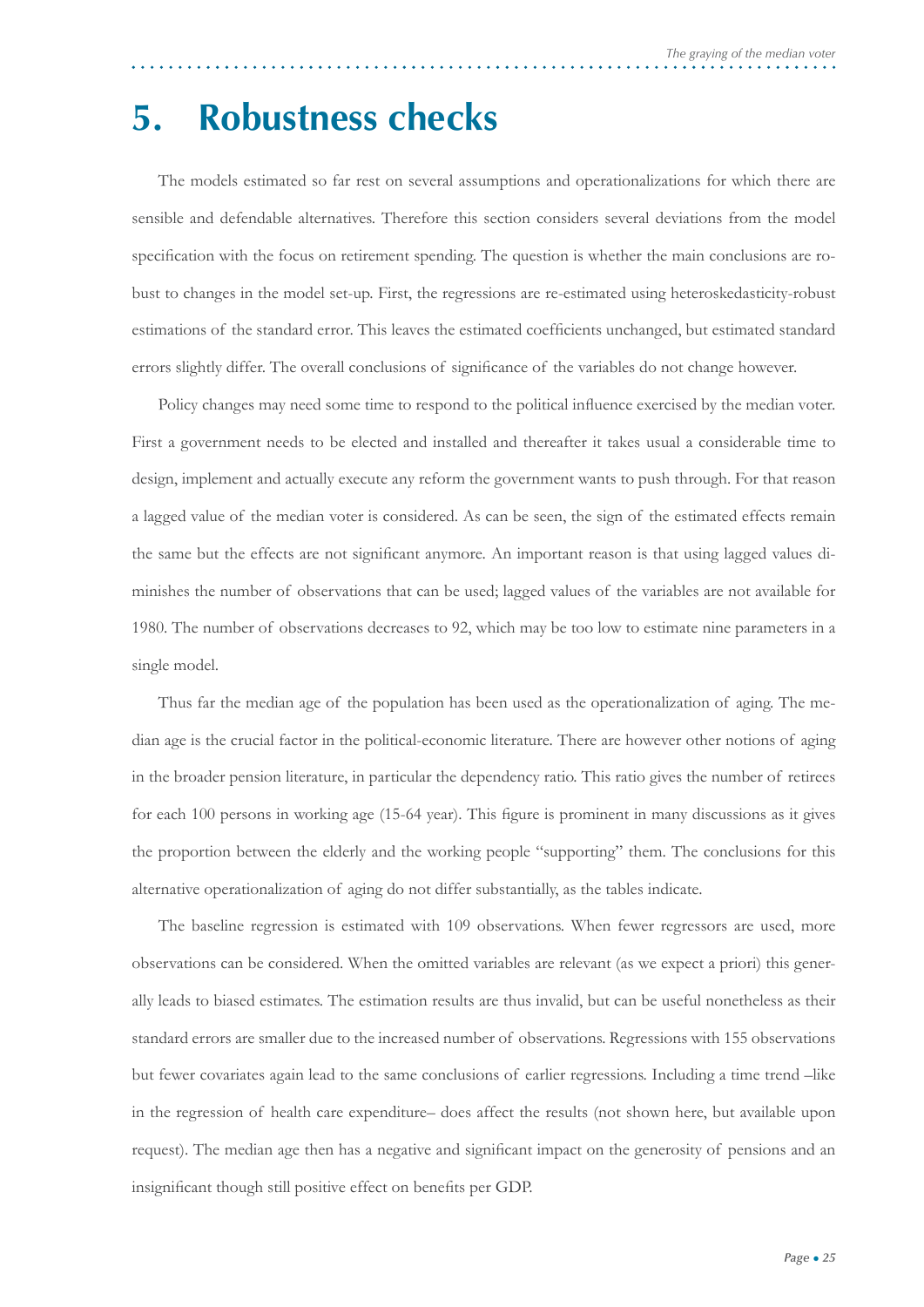#### *Table 4*

|                     | (3)                               | (4)                     | (5)                               | (6)                     |
|---------------------|-----------------------------------|-------------------------|-----------------------------------|-------------------------|
| <b>VARIABLES</b>    | <b>Retirement</b><br>spending/GDP | <b>Benefits/retiree</b> | <b>Retirement</b><br>spending/GDP | <b>Benefits/retiree</b> |
|                     |                                   |                         |                                   |                         |
| Median age          | $0.252***$                        | $-231.1*$               |                                   |                         |
|                     | (0.0950)                          | (136.4)                 |                                   |                         |
| Unemployment        | $0.153***$                        | 314.1***                | $0.149***$                        | 247.8***                |
|                     | (0.0338)                          | (68.88)                 | (0.0437)                          | (61.75)                 |
| GDP per capita      | 1.17e-05                          | $0.575***$              | $6.53e-05$                        | $0.500***$              |
|                     | $(5.14e-05)$                      | (0.101)                 | $(4.64e-05)$                      | (0.0656)                |
| Union density       | $0.0391**$                        | 45.71                   | 0.0353                            | 53.00                   |
|                     | (0.0176)                          | (28.75)                 | (0.0236)                          | (33.36)                 |
| Government ideology | $-0.0256$                         | $-84.45$                | $-0.0189$                         | 19.63                   |
|                     | (0.0722)                          | (114.3)                 | (0.0772)                          | (109.2)                 |
| Minority government | $-0.672**$                        | $-760.5*$               | $-0.547*$                         | $-912.4**$              |
|                     | (0.300)                           | (400.9)                 | (0.322)                           | (454.5)                 |
| Single government   | 0.306                             | 424.5                   | $-0.146$                          | 185.4                   |
|                     | (0.369)                           | (632.7)                 | (0.373)                           | (527.3)                 |
| Interest rate       | $-0.0149$                         | $-43.31$                | $-0.0674$                         | $-11.01$                |
|                     | (0.0506)                          | (82.02)                 | (0.0569)                          | (80.36)                 |
| Median age (lagged) |                                   |                         | 0.0242                            | $-34.18$                |
|                     |                                   |                         | (0.0248)                          | (35.03)                 |
| Constant            | $-5.008$                          | 2340                    | 2.733                             | $-3182$                 |
|                     | (3.217)                           | (4233)                  | (2.009)                           | (2839)                  |
|                     |                                   |                         |                                   |                         |
| Observations        | 109                               | 109                     | 92                                | 92                      |
| R-squared           | 0.499                             | 0.778                   | 0.369                             | 0.753                   |
| Number of countries | 21                                | 21                      | 21                                | 21                      |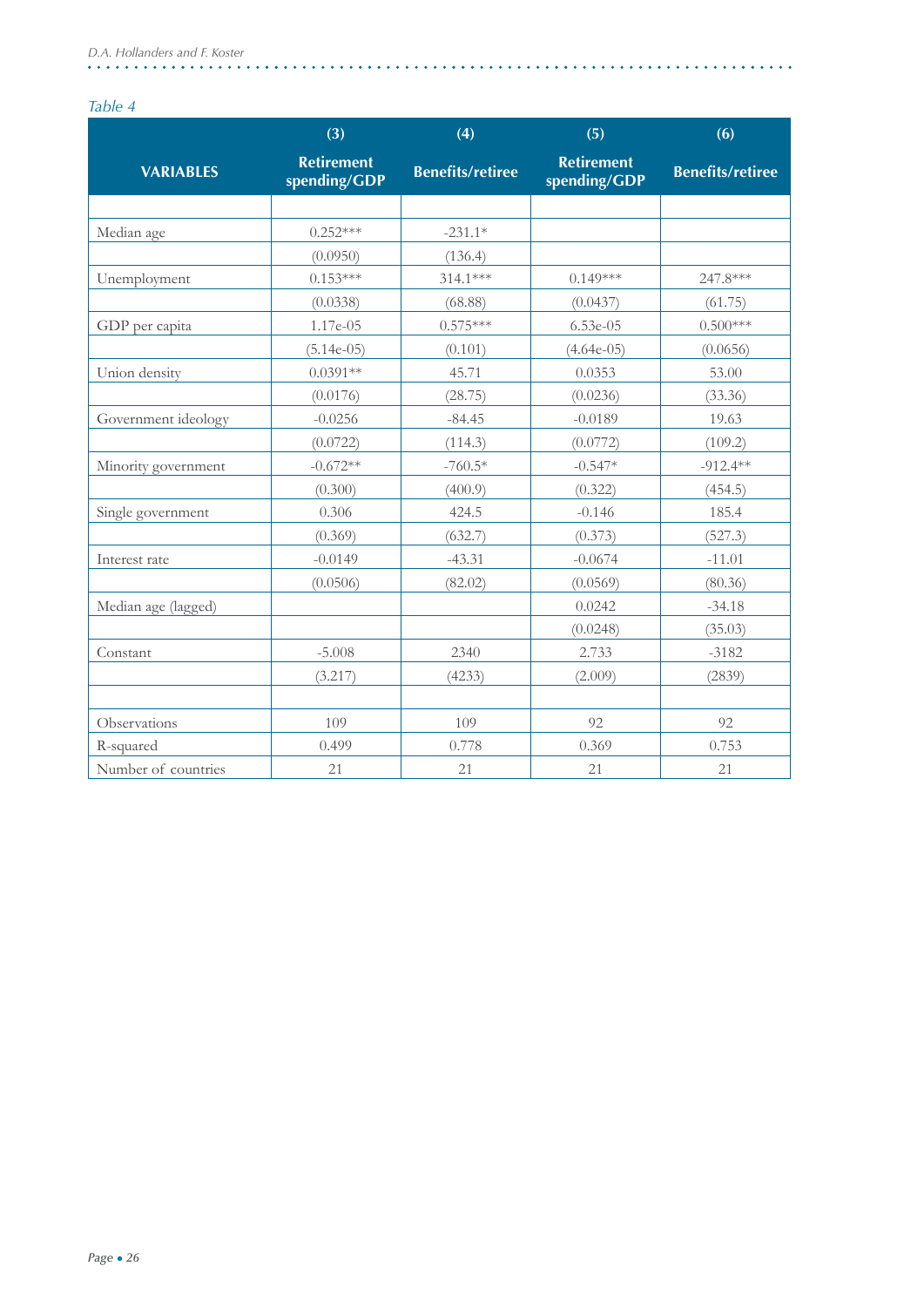#### *Table 4. (continued)*

|                     | (7)                               | (8)                     | (9)                               | (10)                    |
|---------------------|-----------------------------------|-------------------------|-----------------------------------|-------------------------|
| <b>VARIABLES</b>    | <b>Retirement</b><br>spending/GDP | <b>Benefits/retiree</b> | <b>Retirement</b><br>spending/GDP | <b>Benefits/retiree</b> |
|                     |                                   |                         |                                   |                         |
| Median age          |                                   |                         | $0.317***$                        | 19.13                   |
|                     |                                   |                         | (0.0512)                          | (83.15)                 |
| Unemployment        | $0.154***$                        | 286.0***                | $0.150***$                        | 244.0***                |
|                     | (0.0296)                          | (54.68)                 | (0.0334)                          | (54.21)                 |
| GDP per capita      | $9.16e-05***$                     | $0.505***$              | $-4.06e-05$                       | $0.414***$              |
|                     | $(3.00e-05)$                      | (0.0555)                | $(2.49e-05)$                      | (0.0405)                |
| Union density       | $0.0278**$                        | 56.93**                 |                                   |                         |
|                     | (0.0135)                          | (24.89)                 |                                   |                         |
| Government ideology | $-0.0350$                         | $-100.2$                |                                   |                         |
|                     | (0.0574)                          | (106.0)                 |                                   |                         |
| Minority government | $-0.403$                          | $-739.1$                |                                   |                         |
|                     | (0.250)                           | (461.3)                 |                                   |                         |
| Single government   | 0.277                             | 469.5                   |                                   |                         |
|                     | (0.254)                           | (469.1)                 |                                   |                         |
| Interest rate       | 0.00296                           | $-5.770$                |                                   |                         |
|                     | (0.0401)                          | (74.09)                 |                                   |                         |
| Dependency          | $0.217***$                        | $-31.13$                |                                   |                         |
|                     | (0.0341)                          | (62.95)                 |                                   |                         |
| Constant            | $-2.805*$                         | $-4087$                 | $-4.904***$                       | $-1277$                 |
|                     | (1.516)                           | (2799)                  | (1.376)                           | (2236)                  |
|                     |                                   |                         |                                   |                         |
| Observations        | 109                               | 109                     | 155                               | 155                     |
| R-squared           | 0.628                             | 0.769                   | 0.440                             | 0.709                   |
| Number of countries | 21                                | 21                      | 30                                | 30                      |

L.

 $\ddot{\phantom{a}}$  $\ddot{\phantom{a}}$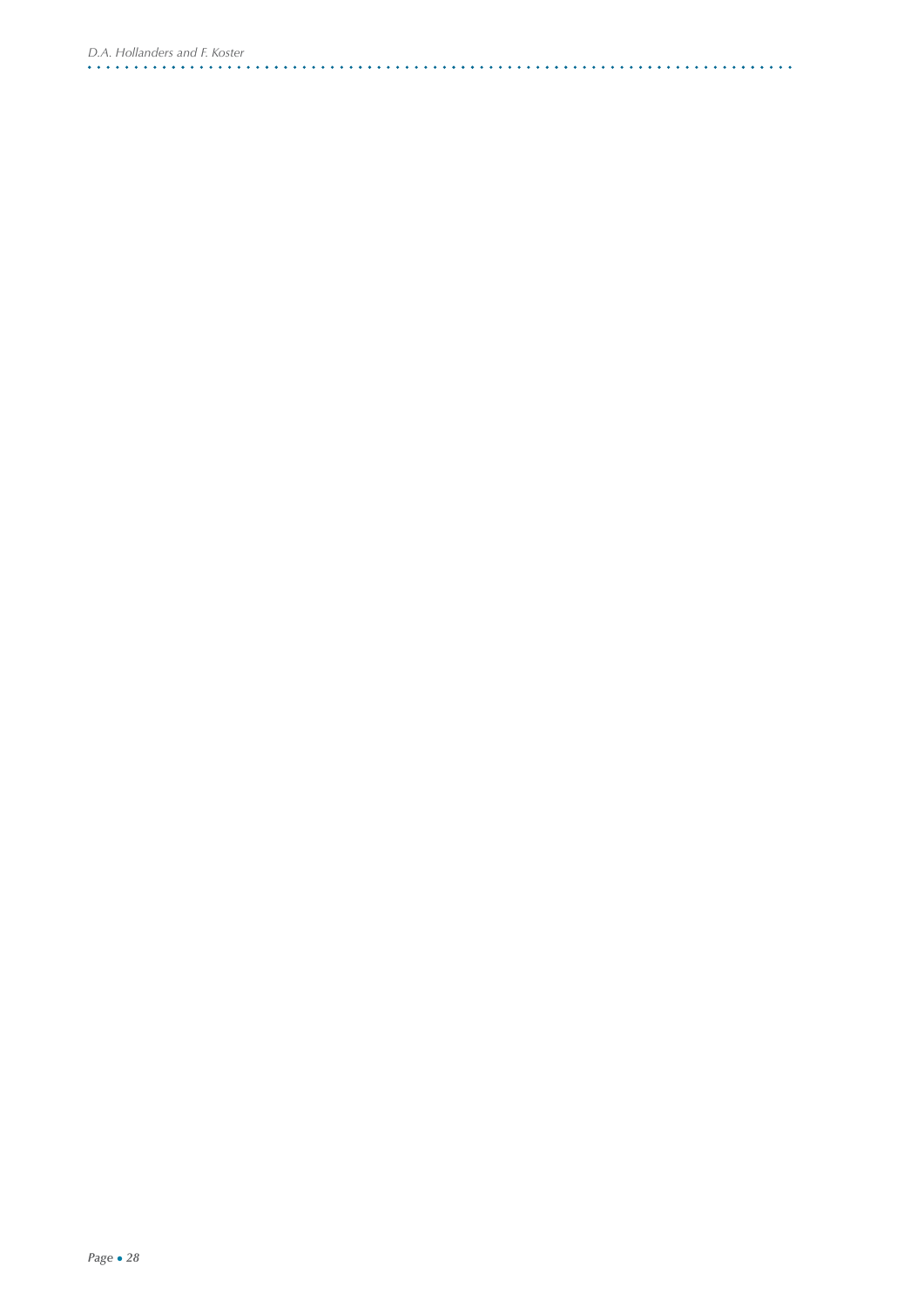### **6. Discussion and conclusion**

This paper analyzes whether an older population and thus an older electorate lead to higher pension spending. Pension spending –as a share of GDP– is indeed positively associated with an increase both in the median age and in the dependency ratio. This is not surprising as more people are entitled to pension benefits (for which they contributed earlier in life).

The much stronger claim that a graying electorate successfully pushes for more pension benefits per retiree, predicted by many political-economic models, is not supported. This association is the main and often sole prediction of median voter models on Social Security. While such models have much analytical merit, these results nonetheless challenge the prominent if not exclusive role attributed to the median voter in explaining and predicting welfare state changes.

Including health care spending reinforces these two results when technological change is proxied with a time trend. Technological change is arguably an independent determinant of medical care costs by introducing quality-improving yet cost-increasing innovations. If one does not deem technological change a relevant factor –or a time trend not a convincing proxy–, health care spending is positively effected by the age of the median voter.

Taken together, the median voter model does not adequately describe the development of pension benefits. Whether it correctly predicts health care costs, crucially depends on the importance one attaches to technological factors. At the very least this suggests that other factors –apparently offsetting the increased political clout of retirees– are important. The results suggest that the role of unions have a significant effect on political outcomes. Other potential important aspects include lobbying of insurance companies, altruism of older voters, political institutional features, party-government dynamics and the role of media and ideology. Ignoring these factors leads to an incomplete discussion about the sustainability of public finance.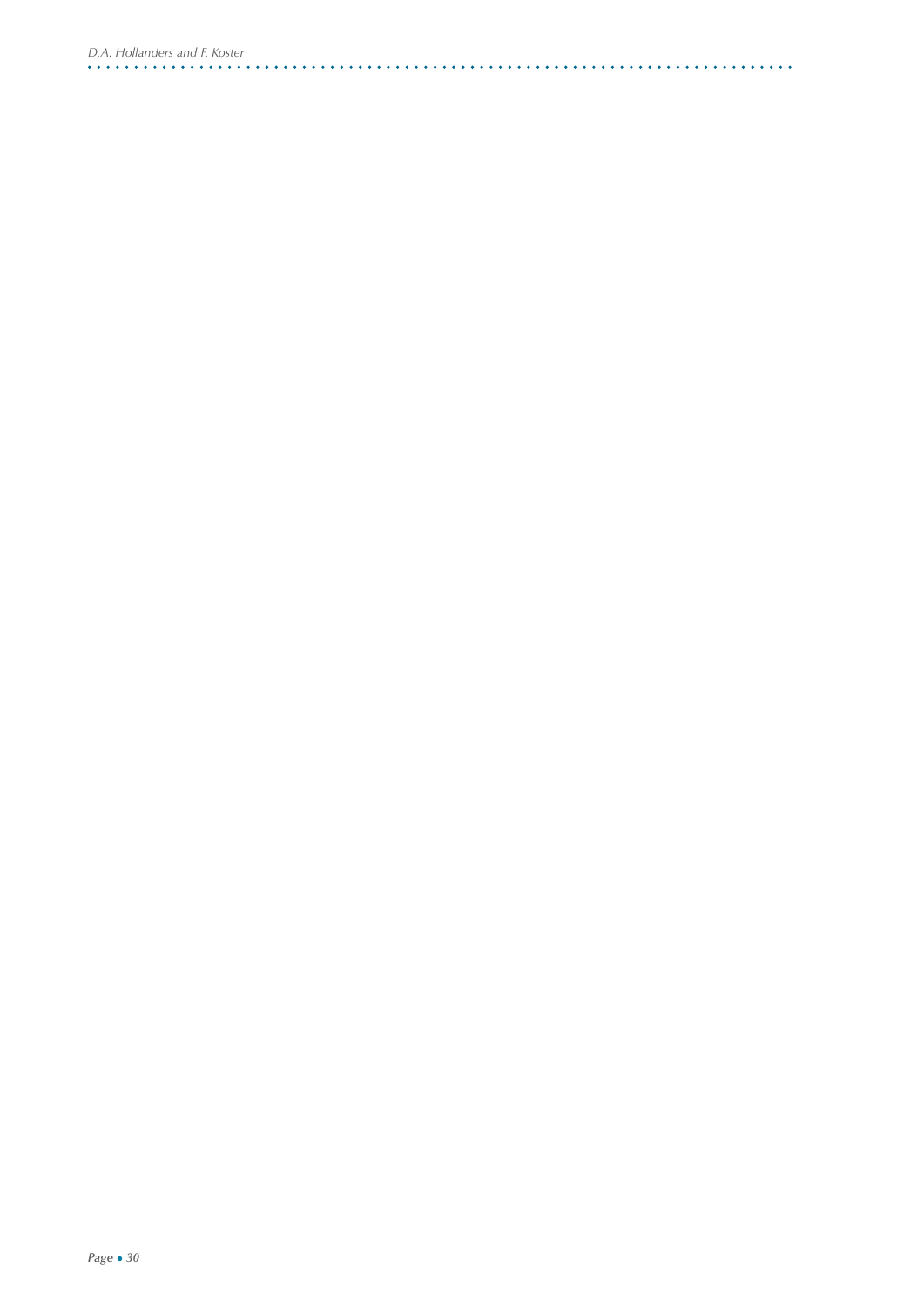### **References**

- Armingeon, K. S. Engler, P. Potolidis, M. Gerber and P. Leimgruber [2010], *Comparative Political Data Set 1960-2008*, Institute of Political Science, University of Berne.
- Boldrin, M. and A. Rustichini [2000], 'Political Equilibria with Social Security', *Review of Economic Dynamics*, 3, 41-78.
- Breyer, F. and B. Craig [1997], 'Voting on social security: Evidence from OECD countries', *European Journal of Political Economy*, 13, 705-724.
- Breyer, F. and K. Stolte [2001], 'Demographic change, endogenous labor supply and the political feasibility of pension reform', *Journal of Population Economics*, 14: 409-424.
- Browning, E. K. [1975], 'Why the Social Insurance Budget is Too Large in a Democracy', *Economic Inquiry*, 13(3), 373-388.
- Castles, F. G. [2004], The Future of the Welfare State. Crisis Myths and Crisis Realities (Oxford University Press).
- Conesa, J. C. and D. Krueger [1999], 'Social Security Reform with Heterogeneous Agents', *Review of Economic Dynamics*, 2, 757-795.
- Cooley, T. F. and J. Soares [1999], 'A positive Theory of Social Security Based on Reputation', *Journal of Political Economy*, 107 (1), 135-160.
- Cooley, T. F. and J. Soares [1996], 'Will social security survive the baby boom?', Carnegie-Rochester Conference Series on Public Policy, 45, 89-121.

Galasso, V. [2006], The Political Future of Social Security in Ageing Societies (MIT Press: Cambridge MA).

- Galasso, V. and P. Profeta [2002], 'The political economy of social security: a survey', *European Journal of Political Economy*, 18, 1-29.
- Sjoblom,K. [1985], 'Voting for social security', *Public Choice* 45: 225-240.
- Tabellini, G. [2000], 'A positive theory of Social Security', *Scandinavian Journal of Economics* 102 (3), 523-545.
- Townley, P. G. C. [1981], 'Public Choice and the Social Insurance Paradox: A Note', *The Canadian Journal of Economics*, 14(4), 712-717.
- Tepe, M. and P. Vanhuysse [2009], 'Are Aging OECD Welfare States on the Path to the Politics of Gerontocracy? Evidence from 18 Democracies, 1980-2002', *Journal of Public Policy*, 29(1), 1-28.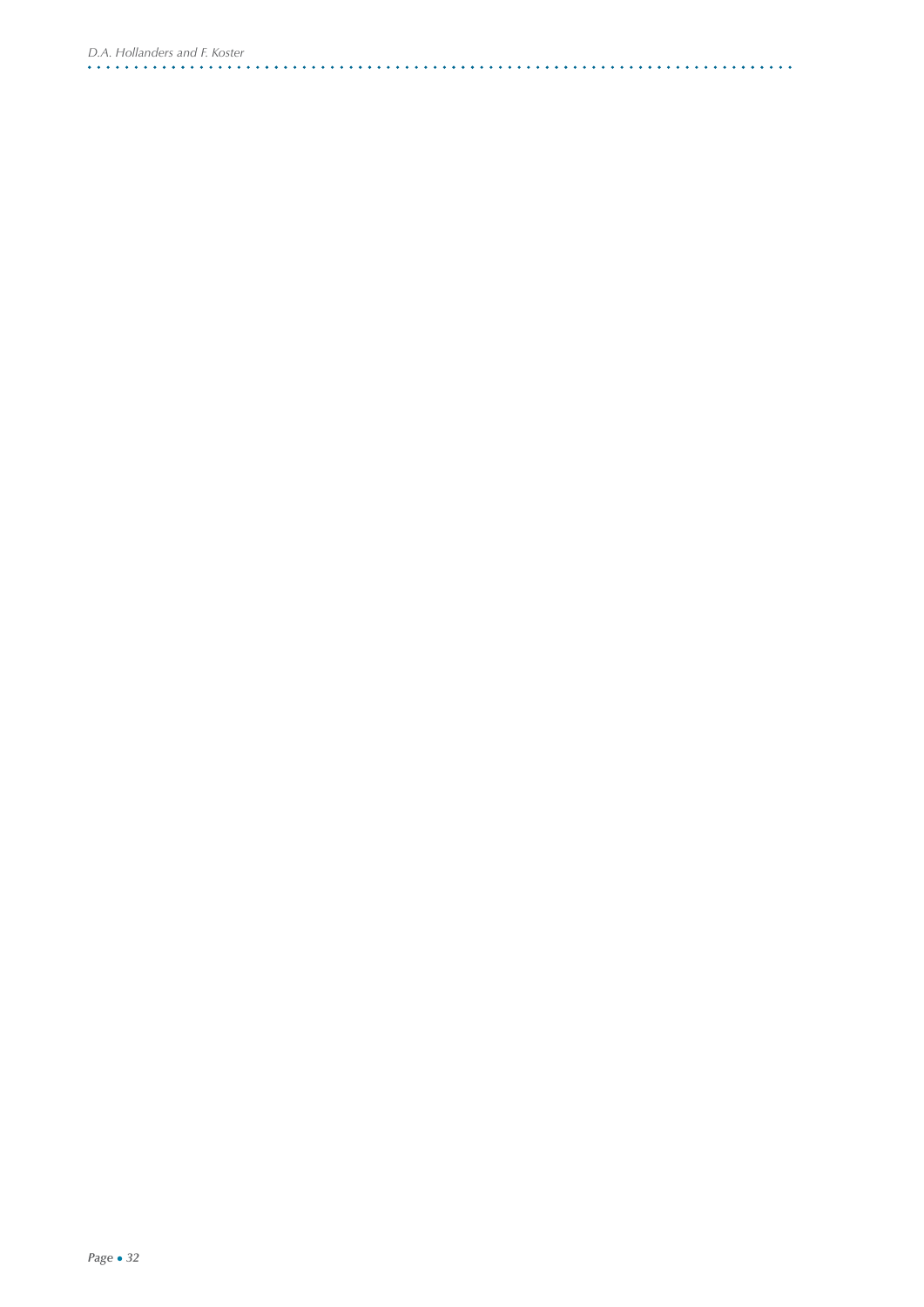### **AIAS Working Papers**

Recent publications of the Amsterdam Institute for Advanced Labour Studies. They can be downloaded from our website www.uva-aias.net under the subject Publications.

- 10-97 An overview of women's work and employment in Zimbabwe Decisions for Life Country Report 2010 - Maarten van Klaveren, Kea Tijdens, Melanie Hughie-Williams and Nuria Ramos
- 10-96 An overview of women's work and employment in Belarus Decisions for Life Country Report 2010 - Maarten van Klaveren, Kea Tijdens, Melanie Hughie-Williams and Nuria Ramos
- 10-95 Uitzenden in tijden van crisis. Bemiddeling en scholing door uitzendbureaus 2010 - Marloes de Graaf-Zijl, Jacqueline Braak en Emma Folmer
- 10-94 An overview of women's work and employment in Ukraine Decisions for Life Country Report 2010 - Maarten van Klaveren, Kea Tijdens, Melanie Hughie-Williams and Nuria Ramos
- 10-93 An overview of women's work and employment in Kazakhstan Decisions for Life Country Report 2010 - Maarten van Klaveren, Kea Tijdens, Melanie Hughie-Williams and Nuria Ramos
- 10-92 An overview of women's work and employment in Azerbaijan Decisions for Life Country Report 2010 - Maarten van Klaveren, Kea Tijdens, Melanie Hughie-Williams and Nuria Ramos
- 10-91 An overview of women's work and employment in Indonesia Decisions for Life Country Report 2010 - Maarten van Klaveren, Kea Tijdens, Melanie Hughie-Williams and Nuria Ramos
- 10-90 An overview of women's work and employment in India Decisions for Life Country Report 2010 - Maarten van Klaveren, Kea Tijdens, Melanie Hughie-Williams and Nuria Ramos
- 10-89 Coordination of national social security in the EU 2010 - Jan Cremers
- 10-88 Geïntegreerde dienstverlening in de keten van Werk en Inkomen 2010 - Marloes de Graaf-Zijl, Marieke Beentjes, Eline van Braak
- 10-87 Emigration and labour shortages. An opportunity for trade unions in new member states? 2010 - Monika Ewa Kaminska and Marta Kahancová
- 10-86 Measuring occupations in web-surveys. The WISCO database of occupations 2010 - Kea Tijdens
- 09-85 Multinationals versus domestic firms: Wages, working hours and industrial relations 2009 - Kea Tijdens and Maarten van Klaveren
- 09-84 Working time flexibility components of companies in Europe 2009 - Heejung Chung and Kea Tijdens
- 09-83 An overview of women's work and employment in Brazil Decisions for Life Country Report 2009 - Maarten van Klaveren, Kea Tijdens, Melanie Hughie-Williams and Nuria Ramos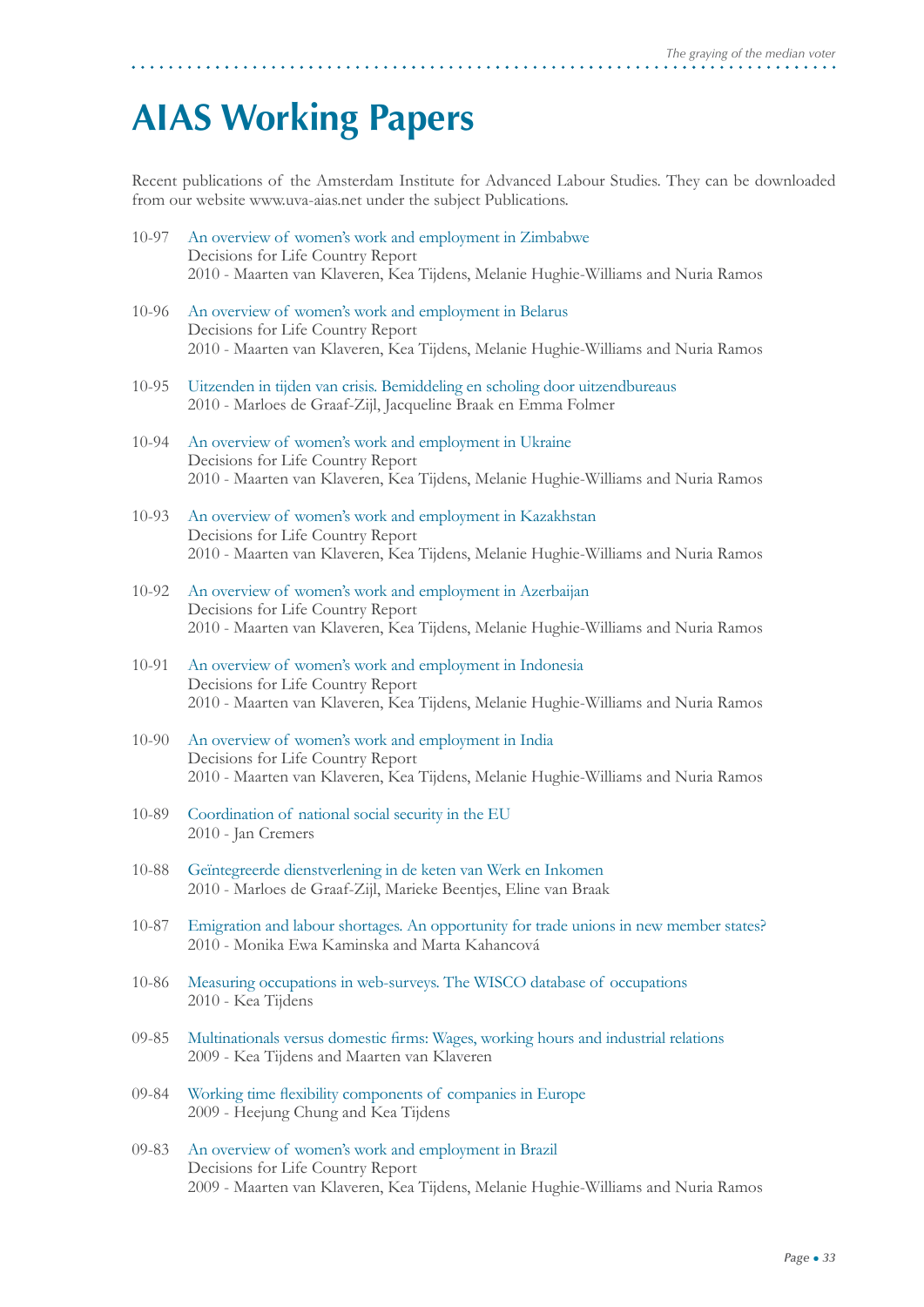- 09-82 An overview of women's work and employment in Malawi Decisions for Life Country Report 2009 - Maarten van Klaveren, Kea Tijdens, Melanie Hughie-Williams and Nuria Ramos
- 09-81 An overview of women's work and employment in Botswana Decisions for Life Country Report 2009 - Maarten van Klaveren, Kea Tijdens, Melanie Hughie-Williams and Nuria Ramos
- 09-80 An overview of women's work and employment in Zambia Decisions for Life Country Report 2009 - Maarten van Klaveren, Kea Tijdens, Melanie Hughie-Williams and Nuria Ramos
- 09-79 An overview of women's work and employment in South Africa Decisions for Life Country Report 2009 - Maarten van Klaveren, Kea Tijdens, Melanie Hughie-Williams and Nuria Ramos
- 09-78 An overview of women's work and employment in Angola Decisions for Life Country Report 2009 - Maarten van Klaveren, Kea Tijdens, Melanie Hughie-Williams and Nuria Ramos
- 09-77 An overview of women's work and employment in Mozambique Decisions for Life Country Report 2009 - Maarten van Klaveren, Kea Tijdens, Melanie Hughie-Williams and Nuria Ramos
- 09-76 Comparing different weighting procedures for volunteer web surveys. Lessons to be learned from German and Dutch Wage indicator data 2009 - Stephanie Steinmetz, Kea Tijdens and Pablo de Pedraza
- 09-75 Welfare reform in the UK, the Netherlands, and Finland. Change within the limits of path dependence. 2009 - Minna van Gerven
- 09-74 Flexibility and security: an asymmetrical relationship? The uncertain relevance of flexicurity policies for segmented labour markets and residual welfare regimes 2009 - Aliki Mouriki (guest at AIAS from October 2008 - March 2009)
- 09-73 Education, inequality, and active citizenship tensions in a differentiated schooling system 2009 - Herman van de Werfhorst
- 09-72 An analysis of firm support for active labor market policies in Denmark, Germany, and the **Netherlands** 2009 - Moira Nelson
- 08-71 The Dutch minimum wage radical reduction shifts main focus to part-time jobs 2008 - Wiemer Salverda
- 08-70 Parallelle innovatie als een vorm van beleidsleren: Het voorbeeld van de keten van werk en inkomen 2008 - Marc van der Meer, Bert Roes
- 08-69 Balancing roles bridging the divide between HRM, employee participation and learning in the Dutch knowledge economy 2008 - Marc van der Meer, Wout Buitelaar
- 08-68 From policy to practice: Assessing sectoral flexicurity in the Netherlands October 2008 - Hesther Houwing / Trudie Schils
- 08-67 The first part-time economy in the world. Does it work? Republication August 2008 - Jelle Visser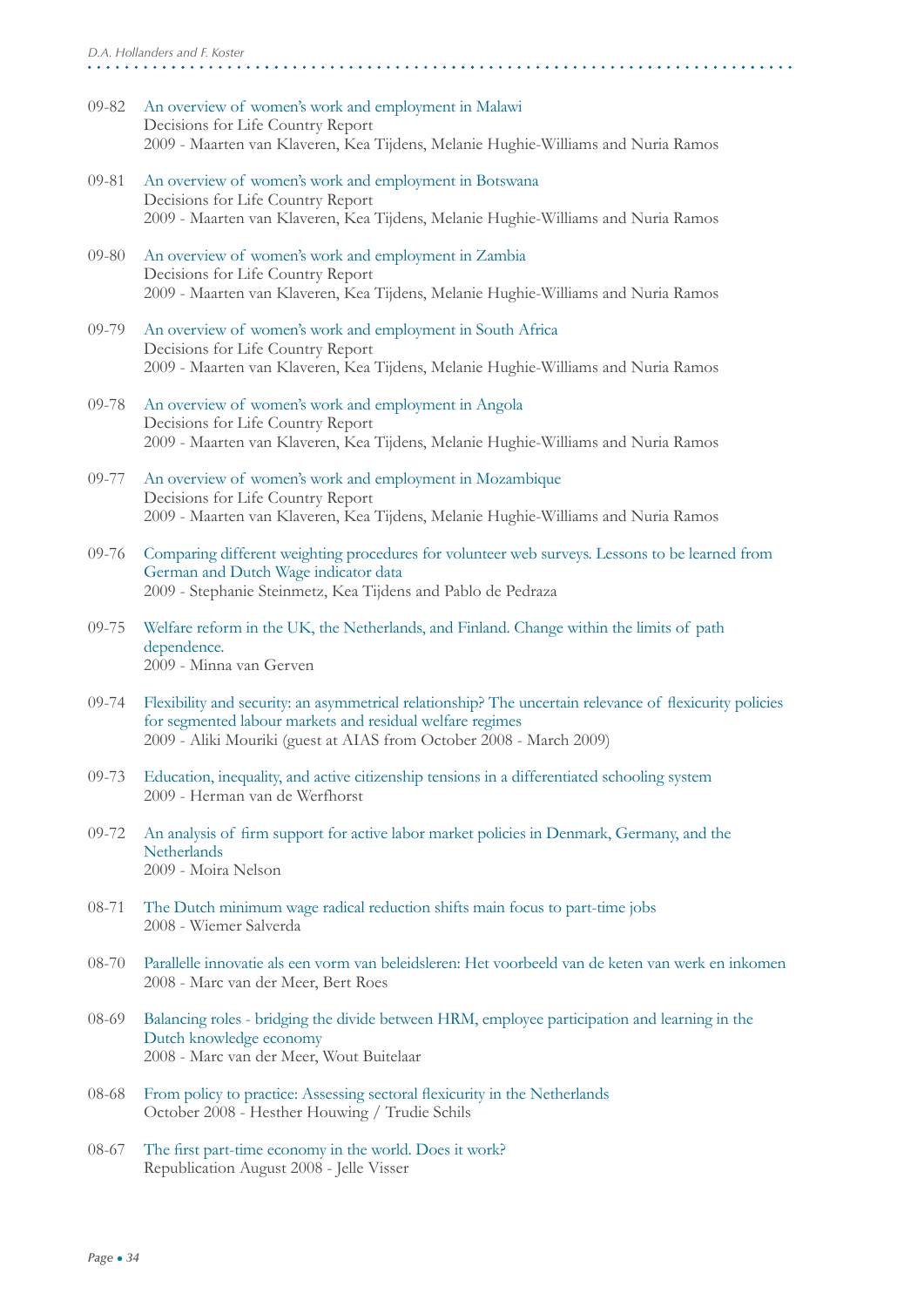- 08-66 Gender equality in the Netherlands: an example of Europeanisation of social law and policy May 2008 - Nuria E.Ramos-Martin
- 07-65 Activating social policy and the preventive approach for the unemployed in the Netherlands January 2008 - Minna van Gerven
- 07-64 Struggling for a proper job: Recent immigrants in the Netherlands January 2008 - Aslan Zorlu
- 07-63 Marktwerking en arbeidsvoorwaarden de casus van het openbaar vervoer, de energiebedrijven en de thuiszorg July 2007 - Marc van der Meer, Marian Schaapman & Monique Aerts
- 07-62 Vocational education and active citizenship behaviour in cross-national perspective November 2007 - Herman G. van der Werfhorst
- 07-61 The state in industrial relations: The politics of the minimum wage in Turkey and the USA November 2007 - Ruÿa Gökhan Koçer & Jelle Visser
- 07-60 Sample bias, weights and efficiency of weights in a continuous web voluntary survey September 2007 - Pablo de Pedraza, Kea Tijdens & Rafael Muñoz de Bustillo
- 07-59 Globalization and working time: Work-Place hours and flexibility in Germany October 2007 - Brian Burgoon & Damian Raess
- 07-58 Determinants of subjective job insecurity in 5 European countries August 2007 - Rafael Muñoz de Bustillo & Pablo de Pedraza
- 07-57 Does it matter who takes responsibility? May 2007 - Paul de Beer & Trudie Schils
- 07-56 Employement protection in dutch collective labour agreements April 2007 - Trudie Schils
- 07-54 Temporary agency work in the Netherlands February 2007 - Kea Tijdens, Maarten van Klaveren, Hester Houwing, Marc van der Meer & Marieke van Essen
- 07-53 Distribution of responsibility for social security and labour market policy Country report: Belgium January 2007 - Johan de Deken
- 07-52 Distribution of responsibility for social security and labour market policy Country report: Germany January 2007 - Bernard Ebbinghaus & Werner Eichhorst
- 07-51 Distribution of responsibility for social security and labour market policy Country report: Denmark January 2007 - Per Kongshøj Madsen
- 07-50 Distribution of responsibility for social security and labour market policy Country report: The United Kingdom January 2007 - Jochen Clasen
- 07-49 Distribution of responsibility for social security and labour market policy Country report: The Netherlands January 2007 - Trudie Schils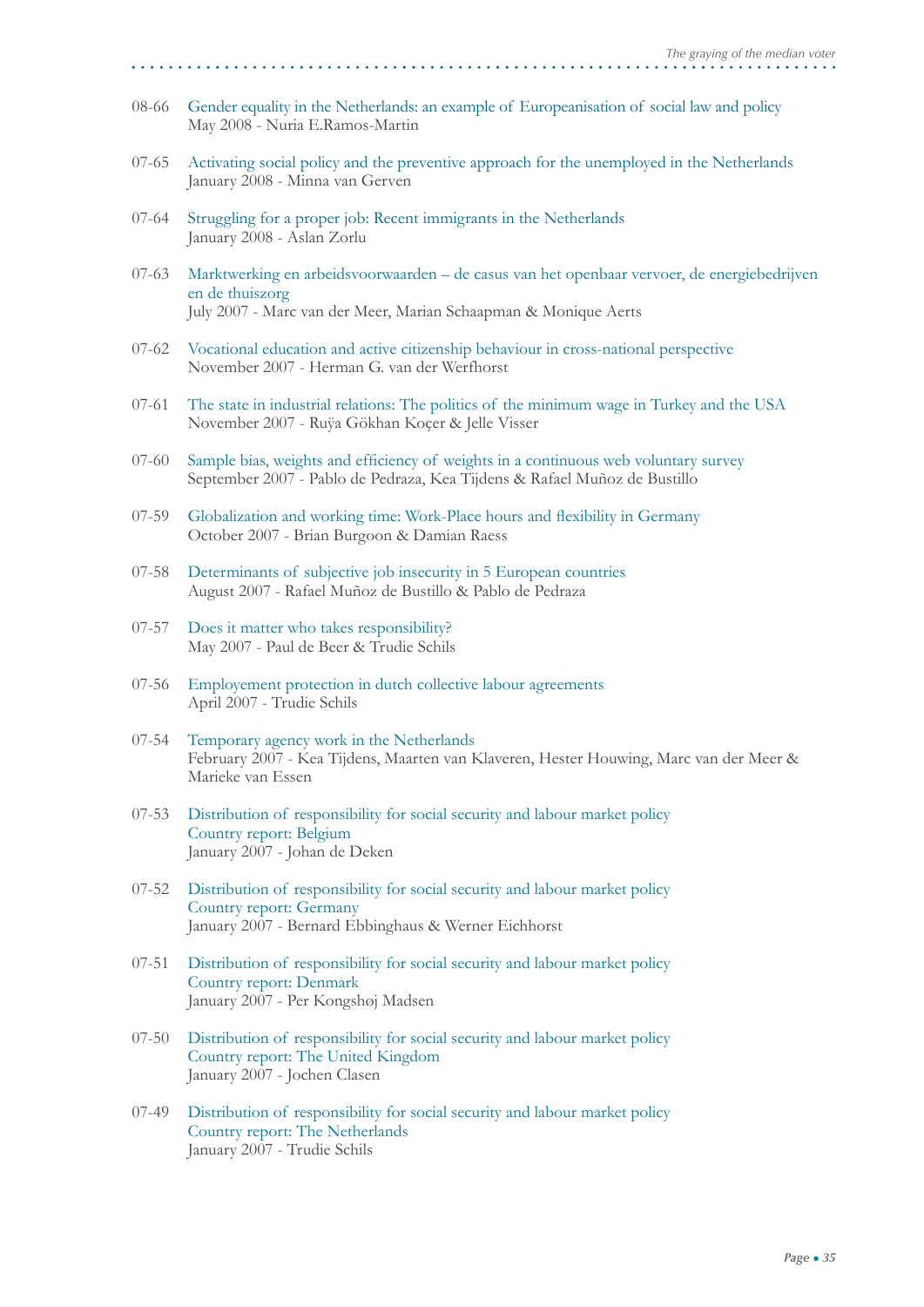- 06-48 Population ageing in the Netherlands: demographic and financial arguments for a balanced approach January 2007 - Wiemer Salverda
- 06-47 The effects of social and political openness on the welfare state in 18 OECD countries, 1970-2000 January 2007 - Ferry Koster
- 06-46 Low pay incidence and mobility in the Netherlands Exploring the role of personal, job and employer characteristics October 2006 - Maite Blázques Cuesta & Wiemer Salverda
- 06-45 Diversity in work: The heterogeneity of women's labour market participation patterns September 2006 - Mara Yerkes
- 06-44 Early retirement patterns in Germany, the Netherlands and the United Kingdom October 2006 - Trudie Schils
- 06-43 Women's working preferences in the Netherlands, Germany and the UK August 2006 - Mara Yerkes
- 05-42 Wage bargaining institutions in Europe: a happy marriage or preparing for divorce? December 2005 - Jelle Visser
- 05-41 The work-family balance on the union's agenda December 2005 - Kilian Schreuder
- 05-40 Boxing and dancing: Dutch trade union and works council experiences revisited November 2005 - Maarten van Klaveren & Wim Sprenger
- 05-39 Analysing employment practices in western european multinationals: coordination, industrial relations and employment flexibility in Poland October 2005 - Marta Kahancova & Marc van der Meer
- $05-38$  Income distribution in the Netherlands in the  $20<sup>th</sup>$  century: long-run developments and cyclical properties September 2005 - Emiel Afman
- 05-37 Search, mismatch and unemployment July 2005 - Maite Blazques & Marcel Jansen
- 05-36 Women's preferences or delineated policies? The development of part-time work in the Netherlands, Germany and the United Kingdom July 2005 - Mara Yerkes & Jelle Visser
- 05-35 Vissen in een vreemde vijver: Het werven van verpleegkundigen en verzorgenden in het buitenland May 2005 - Judith Roosblad
- 05-34 Female part-time employment in the Netherlands and Spain: an analysis of the reasons for taking a part-time job and of the major sectors in which these jobs are performed May 2005 - Elena Sirvent Garcia del Valle
- 05-33 Een functie met inhoud 2004 Een enquête naar de taakinhoud van secretaressen 2004, 2000, 1994 April 2005 - Kea Tijdens
- 04-32 Tax evasive behavior and gender in a transition country November 2004 - Klarita Gërxhani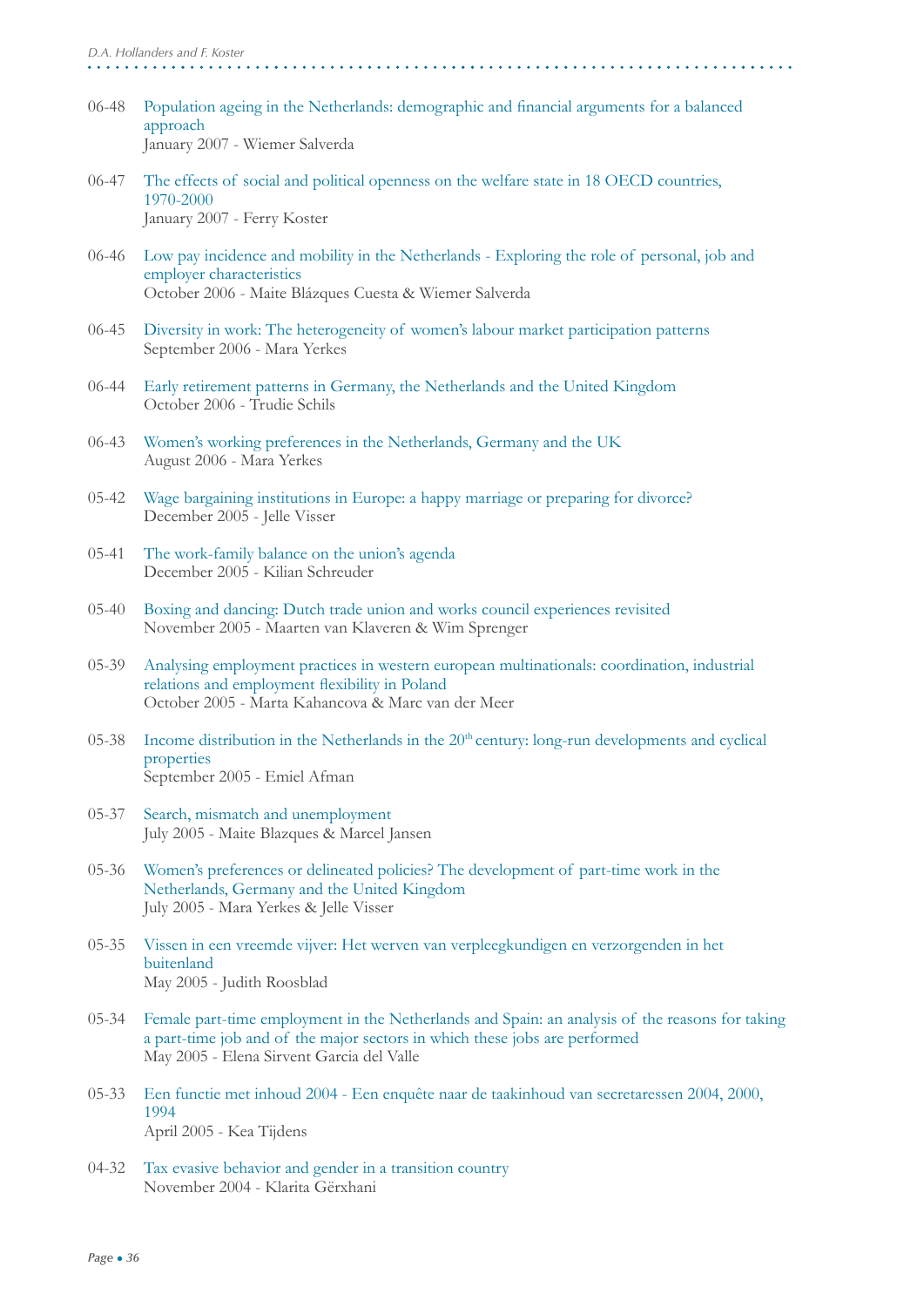- 04-31 How many hours do you usually work? An analysis of the working hours questions in 17 large scale surveys in 7 countries November 2004 - Kea Tijdens
- 04-30 Why do people work overtime hours? Paid and unpaid overtime working in the Netherlands August 2004 - Kea Tijdens
- 04-29 Overcoming marginalisation? Gender and ethnic segregation in the Dutch construction, health, IT and printing industries July 2004 - Marc van der Meer
- 04-28 The work-family balance in collective agreements. More female employees, more provisions? July 2004 - Killian Schreuder
- 04-27 Female income, the ego effect and the divorce decision: evidence from micro data March 2004 - Randy Kesselring (Professor of Economics at Arkansas State University, USA) was guest at AIAS in April and May 2003
- 04-26 Economische effecten van Immigratie Ontwikkeling van een Databestand en eerste analyses Januari 2004 - Joop Hartog & Aslan Zorlu
- 03-25 Wage Indicator Dataset Loonwijzer Januari 2004 - Kea Tijdens
- 03-24 Codeboek DUCADAM dataset December 2003 - Kilian Schreuder & Kea Tijdens
- 03-23 Household consumption and savings around the time of births and the role of education December 2003 - Adriaan S. Kalwij
- 03-22 A panel data analysis of the effects of wages, standard hours and unionisation on paid overtime work in Britain October 2003 - Adriaan S. Kalwij
- 03-21 A two-step first-difference estimator for a panel data tobit model December 2003 - Adriaan S. Kalwij
- 03-20 Individuals' unemployment durations over the business cycle June 2003 - Adriaan Kalwei
- 03-19 Een onderzoek naar CAO-afspraken op basis van de FNV cao-databank en de AWVN-database December 2003 - Kea Tijdens & Maarten van Klaveren
- 03-18 Permanent and transitory wage inequality of British men, 1975-2001: Year, age and cohort effects October 2003 - Adriaan S. Kalwij & Rob Alessie
- 03-17 Working women's choices for domestic help October 2003 - Kea Tijdens, Tanja van der Lippe & Esther de Ruijter
- 03-16 De invloed van de Wet arbeid en zorg op verlofregelingen in CAO's October 2003 - Marieke van Essen
- 03-15 Flexibility and social protection August 2003 - Ton Wilthagen
- 03-14 Top incomes in the Netherlands and the United Kingdom over the Twentieth Century September 2003 - A.B.Atkinson & dr. W. Salverda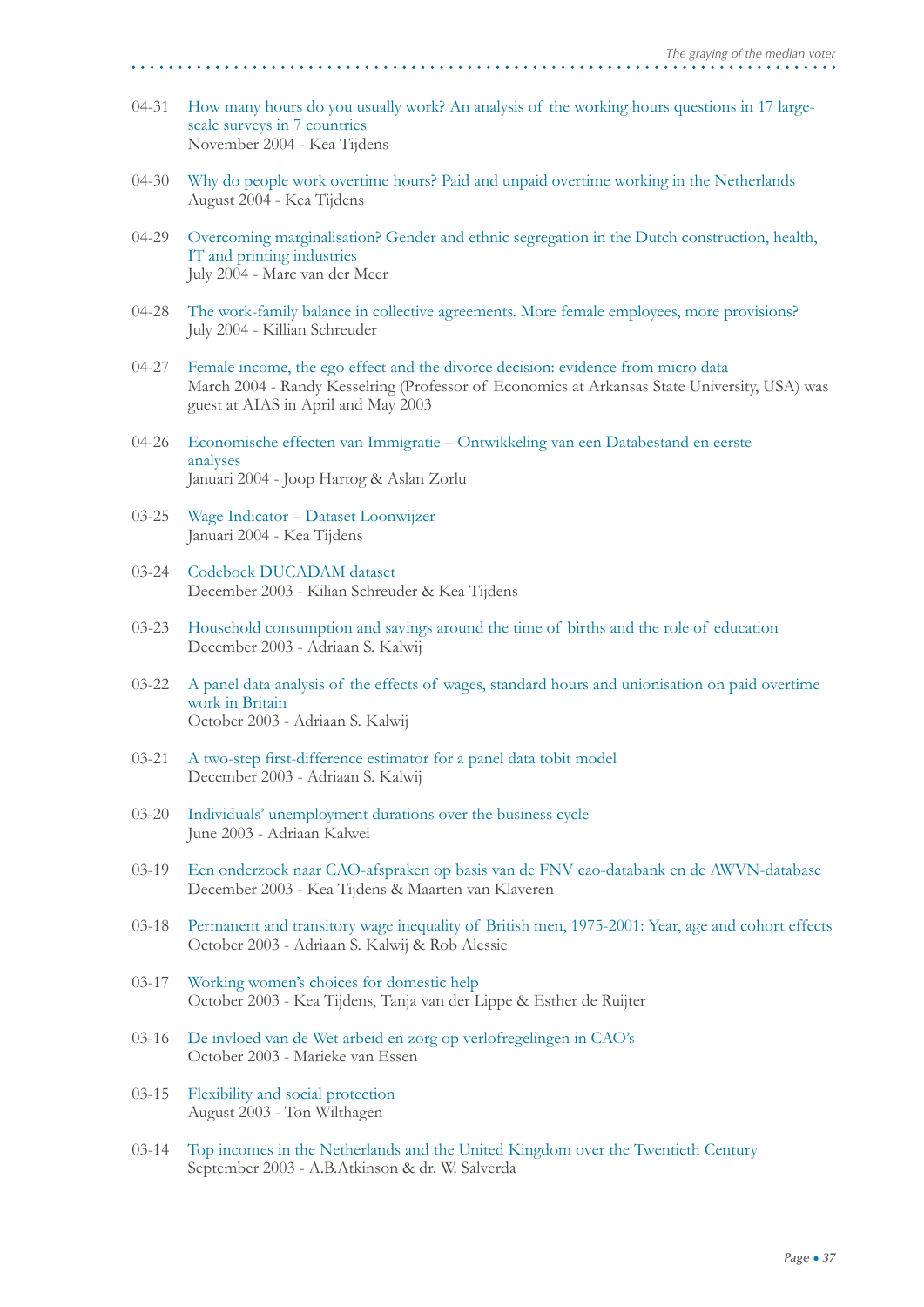- 03-13 Tax evasion in Albania: An institutional vacuum April 2003 - Klarita Gërxhani
- 03-12 Politico-economic institutions and the informal sector in Albania May 2003 - Klarita Gërxhani
- 03-11 Tax evasion and the source of income: An experimental study in Albania and the Netherlands May 2003 - Klarita Gërxhani
- 03-10 Chances and limitations of "benchmarking" in the reform of welfare state structures the case of pension policy May 2003 - Martin Schludi
- 03-09 Dealing with the "flexibility-security-nexus: Institutions, strategies, opportunities and barriers May 2003 - Ton Wilthagen & Frank Tros
- 03-08 Tax evasion in transition: Outcome of an institutional clash -Testing Feige's conjecture March 2003 - Klarita Gërxhani
- 03-07 Teleworking policies of organisations- The Dutch experiencee February 2003 - Kea Tijdens & Maarten van Klaveren
- 03-06 Flexible work Arrangements and the quality of life February 2003 - Cees Nierop
- 01-05 Employer's and employees' preferences for working time reduction and working time differentia tion – A study of the 36 hours working week in the Dutch banking industry 2001 - Kea Tijdens
- 01-04 Pattern persistence in europan trade union density October 2001 - Danielle Checchi & Jelle Visser
- 01-03 Negotiated flexibility in working time and labour market transitions The case of the **Netherlands** 2001 - Jelle Visser
- 01-02 Substitution or segregation: Explaining the gender composition in Dutch manufacturing industry 1899 – 1998 June 2001 - Maarten van Klaveren & Kea Tijdens
- 00-01 The first part-time economy in the world. Does it work? June 2000 - Jelle Visser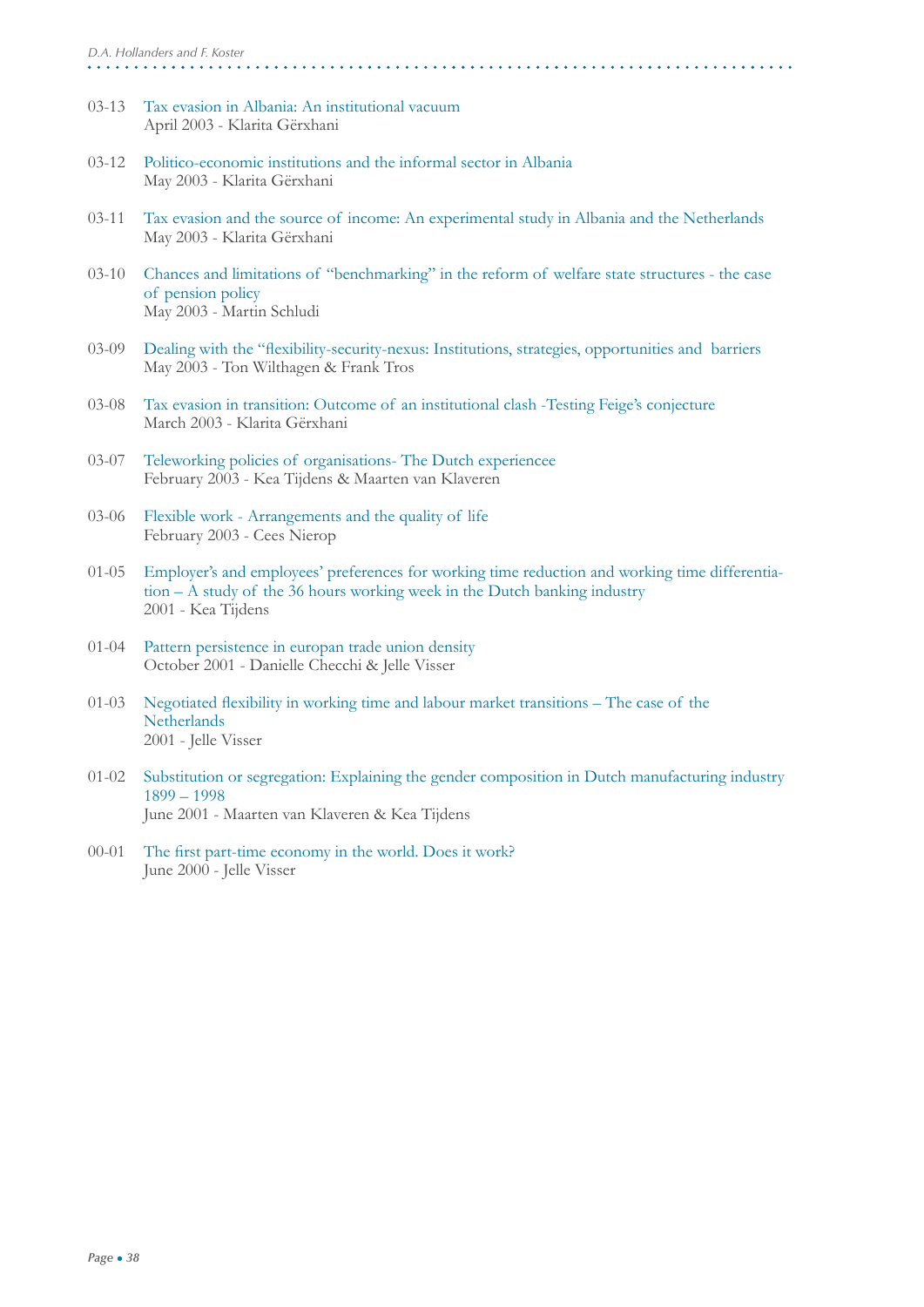### **Information about AIAS**

AIAS is a young interdisciplinary institute, established in 1998, aiming to become the leading expert centre in the Netherlands for research on industrial relations, organisation of work, wage formation and labour market inequalities. As a network organisation, AIAS brings together high-level expertise at the University of Amsterdam from five disciplines:

- Law
- **Economics**
- Sociology
- Psychology
- Health and safety studies

AIAS provides both teaching and research. On the teaching side it offers a Masters in Comparative Labour and Organisation Studies and one in Human Resource Management. In addition, it organizes special courses in co-operation with other organisations such as the Netherlands Centre for Social Innovation (NCSI), the Netherlands Institute for Small and Medium-sized Companies (MKB-Nederland), the National Centre for Industrial Relations 'De Burcht', the National Institute for Co-determination (GBIO), and the Netherlands Institute of International Relations 'Clingendael'. AIAS has an extensive research program (2004-2008) on Institutions, Inequalities and Internationalisation, building on the research performed by its member scholars. Current research themes effectively include:

- Wage formation, social policy and industrial relations
- The cycles of policy learning and mimicking in labour market reforms in Europe
- The distribution of responsibility between the state and the market in social security
- The wage-indicator and world-wide comparison of employment conditions
- The projects of the LoWER network